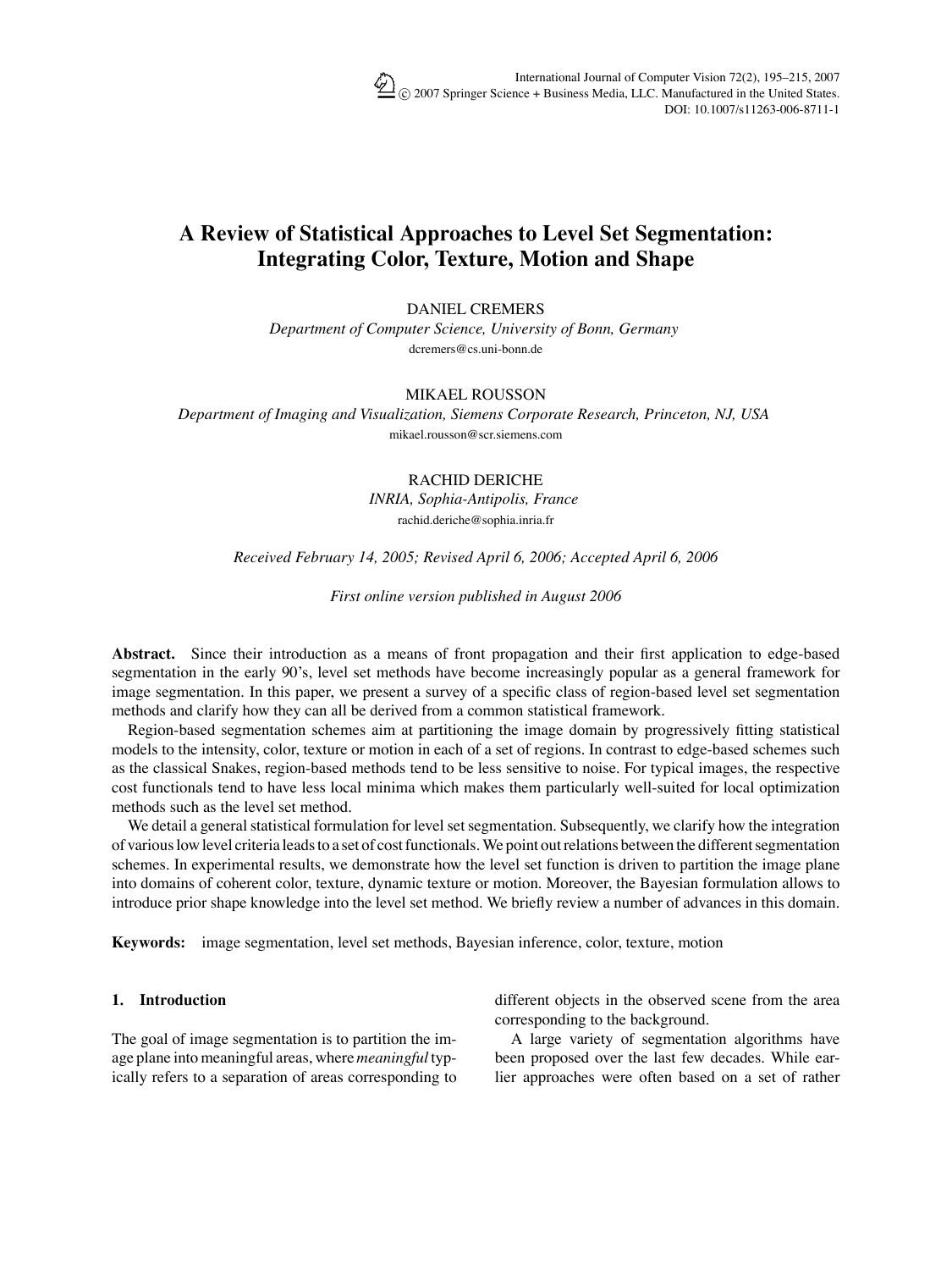heuristic processing steps (cf. Perkins, 1980), optimization methods have become established as more principled and transparent methods: Segmentations of a given image are obtained by minimizing appropriate cost functionals. Among optimization methods, one can distinguish between *spatially discrete* and *spatially continuous* representations.

In spatially discrete approaches, the pixels of the image are usually considered as the nodes of a graph, and the aim of segmentation is to find cuts of this graph which have a minimal cost. Optimization algorithms for these problems include greedy approaches such as the *Iterated Conditional Modes* (ICM) (Besag, 1986) and continuation methods such as *Simulated Annealing* (Geman and Geman, 1984) or *Graduated Non-convexity* (Blake and Zisserman, 1987). Graph cut algorithms for specific classes of cost functions have gained in popularity with the re-discovery of efficient global optimization methods, which are based on concepts of maximum network flow (Boykov et al., 2001), on spectral methods (Shi and Malik, 1997; Malik et al., 2001), on semidefinite programming techniques (Keuchel et al., 2003), or on random walks and potential theory (Grady, 2006).

In spatially continuous approaches, the segmentation of the image plane  $\Omega \subset \mathbb{R}^2$  is considered as a problem of infinite-dimensional optimization. Using variational methods, one computes segmentations of a given image  $I: \Omega \to \mathbb{R}$  by evolving contours in the direction of the negative energy gradient using appropriate partial differential equations (pdes). Such pde-based segmentation methods became popular with the seminal paper on *Snakes* by Kass et al. (1988). In this paper, the contour is implemented by an explicit (parametric) curve  $C : [0, 1] \rightarrow \Omega$  which is evolved by locally minimizing the functional

$$
E(C) = -\int |\nabla I(C)|^2 ds + v_1 \int |C_s|^2 ds
$$
  
+ $v_2 \int |C_{ss}|^2 ds,$  (1)

where  $C_s$  and  $C_{ss}$  denote the first and second derivative with respect to the curve parameter *s*. The first term in (1) is the external energy which accounts for the image information, in the sense that the minimizing contour will favor locations of large image gradient. The last two terms—weighted by nonnegative parameters  $v_1$  and  $v_2$ —can be interpreted as an *internal energy* of the contour, measuring the length of the contour and its stiffness or rigidity.<sup>1</sup>

The Snakes approach had an enormous impact in the segmentation community (with around 4000 citations to date). Yet, it suffers from several drawbacks:

- 1. The implementation of contour evolutions based on an explicit parameterization requires a delicate regridding (or reparameterization) process to avoid self-intersection and overlap of control or marker points.
- 2. The explicit representation by default does not allow the evolving contour to undergo topological changes such that the segmentation of several objects or multiply-connected objects is not straight-forward.<sup>2</sup>
- 3. The segmentations obtained by a local optimization method are bound to depend on the initialization. The Snake algorithm is known to be quite sensitive to the initialization. For many realistic images, the segmentation algorithm tends to get stuck in undesired local minima—in particular in the presence of noise.
- 4. The Snakes approach lacks a meaningful probabilistic interpretation. Extensions to other segmentation criteria—such as color, texture or motion—are not straight-forward.

In the present paper, we will review recent developments in the segmentation community which aim at resolving the above problems. We will review the level set method for front propagation as a means to handle topological changes of evolving interfaces and to remove the issues of contour parameterization and control point regridding. Among the level set methods, we will focus on statistical region-based methods, where the contour is not evolved by fitting to local gradient information (as in the Snakes) but rather by fitting statistical models to intensity, color, texture or motion within each of the separated regions. The respective cost functionals tend to have less local minima for most realistic images. As a consequence, the segmentation schemes are far less sensitive to noise and to varying initialization.

The outline of the paper is as follows: In Section 2, we will review the general idea of level set based boundary propagation and its first applications to image segmentation. In Section 3, we will then review a probabilistic formulation of region-based segmentation. In particular, we will make very explicit what are the assumptions underlying the derivation of appropriate cost functionals. In the subsequent sections, we then detail how to adapt the probabilistic level set framework to different segmentation criteria: In Section 4,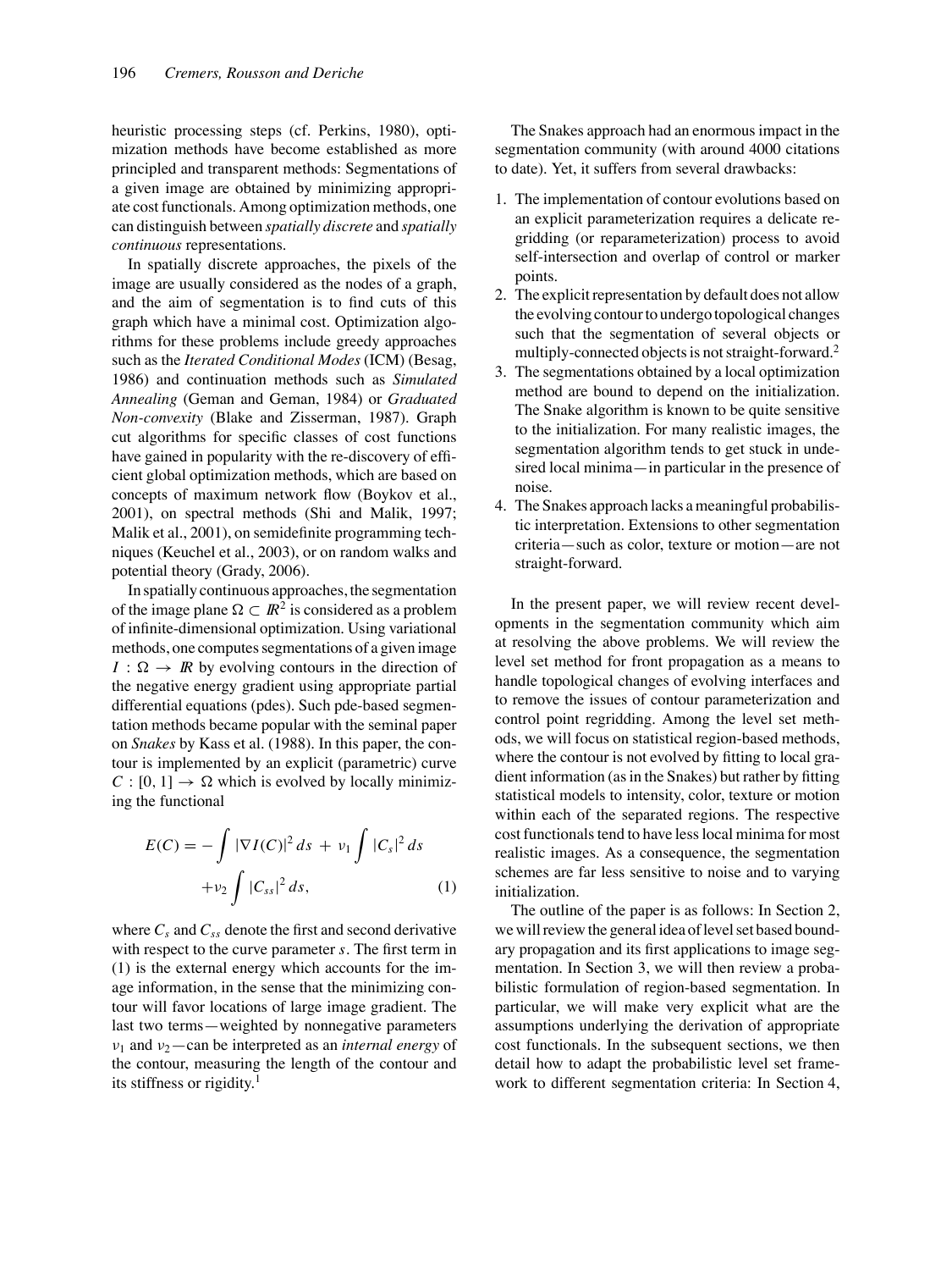we present probabilistic models which drive the segmentation process to group regions of homogeneous intensity, color or texture. In Section 5, we briefly present extensions of this framework to Diffusion Tensor Images. In Section 6, we discuss a further extension which allows to exploit *spatio-temporal* dynamics to drive a segmentation process, given an entire sequence of images. In particular, this approach allows to separate textures which have identical spatial characteristics but differ in their temporal dynamics. In Section 7 we detail how to integrate motion information as a criterion for segmentation, leading to a partitioning of the image plane into areas of piecewise parametric motion. Finally, in Section 8, we briefly discuss numerous efforts to introduce statistical shape knowledge in level set based image segmentation in order to cope with missing or misleading low-level information.

## **2. Level Set Methods for Image Segmentation**

In the variational framework, a segmentation of the image plane  $\Omega$  is computed by locally minimizing an appropriate energy functional, such as the functional Eq. (1). The key idea is to evolve the boundary  $\mathcal C$  from some initialization in direction of the negative energy gradient, which is done by implementing the gradient descent equation:

$$
\frac{\partial C}{\partial t} = -\frac{\partial E(C)}{\partial C} = F \cdot n,\tag{2}
$$

modeling an evolution along the normal *n* with a speed function  $F^3$ .

In general, one can distinguish between explicit (parametric) and implicit representations of contours. In explicit representations—such as splines or polygons—a contour is defined as a mapping from an interval to the image domain:  $C : [0, 1] \rightarrow \Omega$ . The propagation of an explicit contour is typically implemented by a set of ordinary differential equations acting on the control or marker points. In order to guarantee stability of the contour evolution (i.e. preserve well-defined normal vectors), one needs to introduce certain regridding mechanisms to avoid overlap of control points, for example by numerically resampling the marker points every few iterations, by imposing in the variational formulation a rubber-band like attraction between neighboring points (Cremers et al., 2002c), or by introducing electrostatic repulsion (Unal et al., 2005). Moreover, in order to segment several objects or multiply connected objects, one needs to introduce numerical tests to enable splitting and remerging of contours during the evolution. Successful advances in this direction were proposed among others by Leitner and Cinquin (1991), McInerney and Terzopoulos (1995), Lachaud and Montanvert (1999) and Delingette and Montagnat (2000).

In implicit contour representations, contours are represented as the (zero) level line of some embedding function  $\phi : \Omega \to \mathbb{R}$ :

$$
\mathcal{C} = \{x \in \Omega \mid \phi(x) = 0\}.
$$
 (3)

There are various methods to evolve implicitly represented contours. The most popular among these is the level set method (Dervieux and Thomasset, 1979, 1981; Osher and Sethian, 1988), in which a contour is propagated by evolving a time-dependent embedding function  $\phi(x, t)$  according to an appropriate partial differential equation. In the following, we will briefly sketch two alternative methods to derive a level set evolution implementing the minimization of the energy  $E(\mathcal{C})$ .

For a contour which evolves along the normal *n* with a speed *F*—see Eq. (2)—one can derive a corresponding partial differential equation for the embedding function  $\phi$  in the following way. Since  $\phi(\mathcal{C}(t), t) = 0$ at all times, the total time derivative of  $\phi$  at locations of the contour must vanish:

$$
\frac{d}{dt}\ \phi(\mathcal{C}(t),\,t) = \nabla\phi\,\frac{\partial\mathcal{C}}{\partial t} + \frac{\partial\phi}{\partial t} = \nabla\phi\ F\cdot\mathbf{n} + \frac{\partial\phi}{\partial t} = 0.
$$
\n(4)

Inserting the definition of the normal  $n = \frac{\nabla \phi}{|\nabla \phi|}$ , we get the evolution equation for  $\phi$ :

$$
\frac{\partial \phi}{\partial t} = -|\nabla \phi| F. \tag{5}
$$

By derivation, this equation only specifies the evolution of  $\phi$  (and the values of the speed function *F*) at the location of the contour. For a numerical implementation one needs to extend the right-hand side of (5) to the image domain away from the contour.

Alternatively to the above derivation, one can obtain a level set equation from a variational formulation (cf. Zhao et al., 1996; Chan and Vese, 2001) Rather than deriving an appropriate partial differential equation for  $\phi$  which implements the contour evolution Eq. (2), one can embed a variational principle *E*(C) defined on the space of contours by a variational principle  $E(\phi)$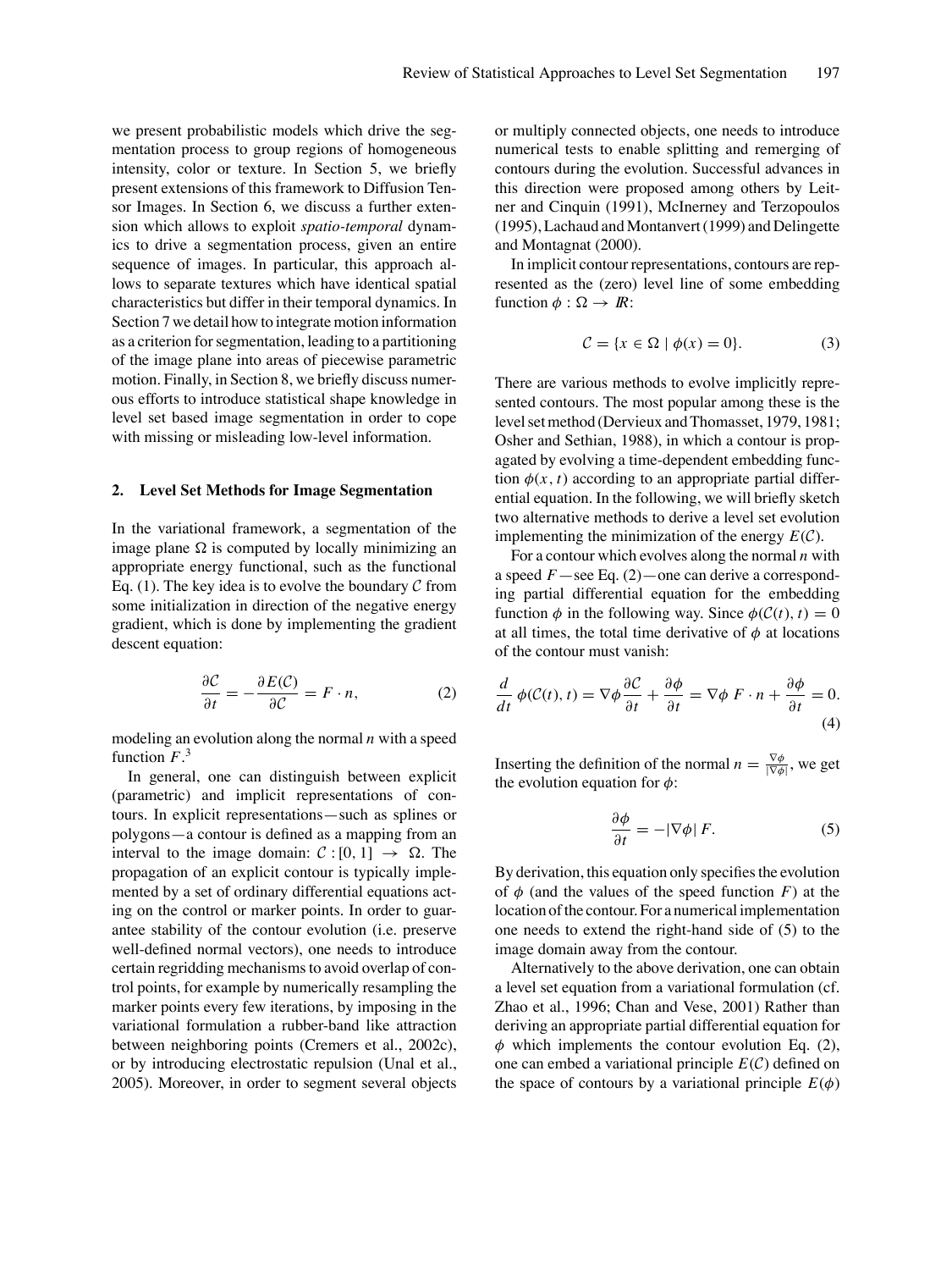defined on the space of level set functions:

$$
E(\mathcal{C}) \quad \longrightarrow \quad E(\phi)
$$

Subsequently, one can derive the Euler-Lagrange equation which minimizes  $E(\phi)$ :

$$
\frac{\partial \phi}{\partial t} = -\frac{\partial E(\phi)}{\partial \phi}.
$$
 (6)

In both cases, the embedding is not uniquely defined. Depending on the chosen embedding, one can obtain slightly different evolution equations for  $\phi(x, t)$ .

The first applications of this level set formalism for the purpose of image segmentation were proposed in Caselles et al. (1993) and Malladi et al. (1994a, b). Indepdently, Caselles et al. (1995) and Kichenassamy et al. (1995) proposed a level set formulation for the Snake energy Eq. (1) given by:

$$
\frac{\partial \phi}{\partial t} = |\nabla \phi| \text{div} \left( g(I) \frac{\nabla \phi}{\|\nabla \phi\|} \right)
$$
  
=  $g(I) |\nabla \phi| \text{div} \left( \frac{\nabla \phi}{\|\nabla \phi\|} \right) + \nabla g(I) \cdot \nabla \phi,$  (7)

where the gradient |∇I| in functional (1) was replaced by a more general edge function  $g(I)$ . This approach is known as *Geodesic Active Contours*, because the underlying energy can be interpreted as the length of a contour in a Riemannian space with a metric induced by the image intensity. See Caselles et al. (1995) and Kichenassamy et al. (1995) for details.

Local optimization methods such as the Snakes have been heavily criticized because the computed segmentations depend on the initialization and because algorithms are easily trapped in undesired local minima for many realistic images. In particular in the presence of noise, numerous local minima of the cost functional (1) are created by local maxima of the image gradient. To overcome these local minima and to drive the contour toward the boundaries of objects of interest, researchers have introduced an additional balloon force (Cohen and Cohen, 1993) which leads to either a shrinking or an expansion of contours. Unfortunately this requires prior knowledge about whether the object of interest is inside or outside the initial contour. Moreover, the final segmentation will be biased toward smaller or larger segmentations.

In the following, we will review a probabilistic formulation of the segmentation problem which leads to region-based functionals rather than edge-based functionals such as the Snakes. Moreover, we will provide numerous experiments which demonstrate that such probabilistic region-based segmentation schemes do not suffer from the above drawbacks. While optimization is still done in a local manner, the respective functionals tend to have few local minima and segmentation results tend to be very robust to noise and varying initialization.

# **3. Statistical Formulation of Region-Based Segmentation**

## *3.1. Image Segmentation as Bayesian Inference*

Statistical approaches to image segmentation have a long tradition, they can be traced back to models of magnetism in physics, such as the Ising model (Ising, 1925), pioneering works in the field of image processing include spatially discrete formulations such as those of Geman and Geman (1984) and Besag (1986), and spatially continuous formulations such as the ones of Mumford and Shah (1989) and Zhu and Yuille (1996).

The probabilistic formulation of the segmentation problem presented in the following extends the statistical approaches pioneered in Leclerc (1989), Zhu and Yuille (1996), Paragios and Deriche (2002) and Tsai et al. (2001). In particular, this extension allows the probabilistic framework to be applied to segmentation criteria such as texture and motion, which will be detailed in subsequent sections. In Leclerc (1989), a segmentation functional is obtained from a Minimum Description Length (MDL) criterion. The link with the Mumford-Shah functional and the equivalence to Bayesian maximum *a posteriori* (MAP) estimation is provided in Zhu and Yuille (1996). Following (Paragios and Deriche, 2002), an optimal partition  $P(\Omega)$  of the image plane  $\Omega$  (i.e. a partition of the image plane into pairwise disjoint regions) can be computed by maximizing the *a posteriori* probability  $p(\mathcal{P}(\Omega) | I)$  for a given image *I*. <sup>4</sup> The Bayes rule permits to express this conditional probability as

$$
p(\mathcal{P}(\Omega) | I) \propto p(I | \mathcal{P}(\Omega)) p(\mathcal{P}(\Omega)), \tag{8}
$$

thereby separating image-based cues (first term) from geometric properties of the partition (second term). The Bayesian framework has become increasingly popular to tackle many ill-posed problems in computer vision. Firstly the conditional probability  $p(I | \mathcal{P}(\Omega))$  of an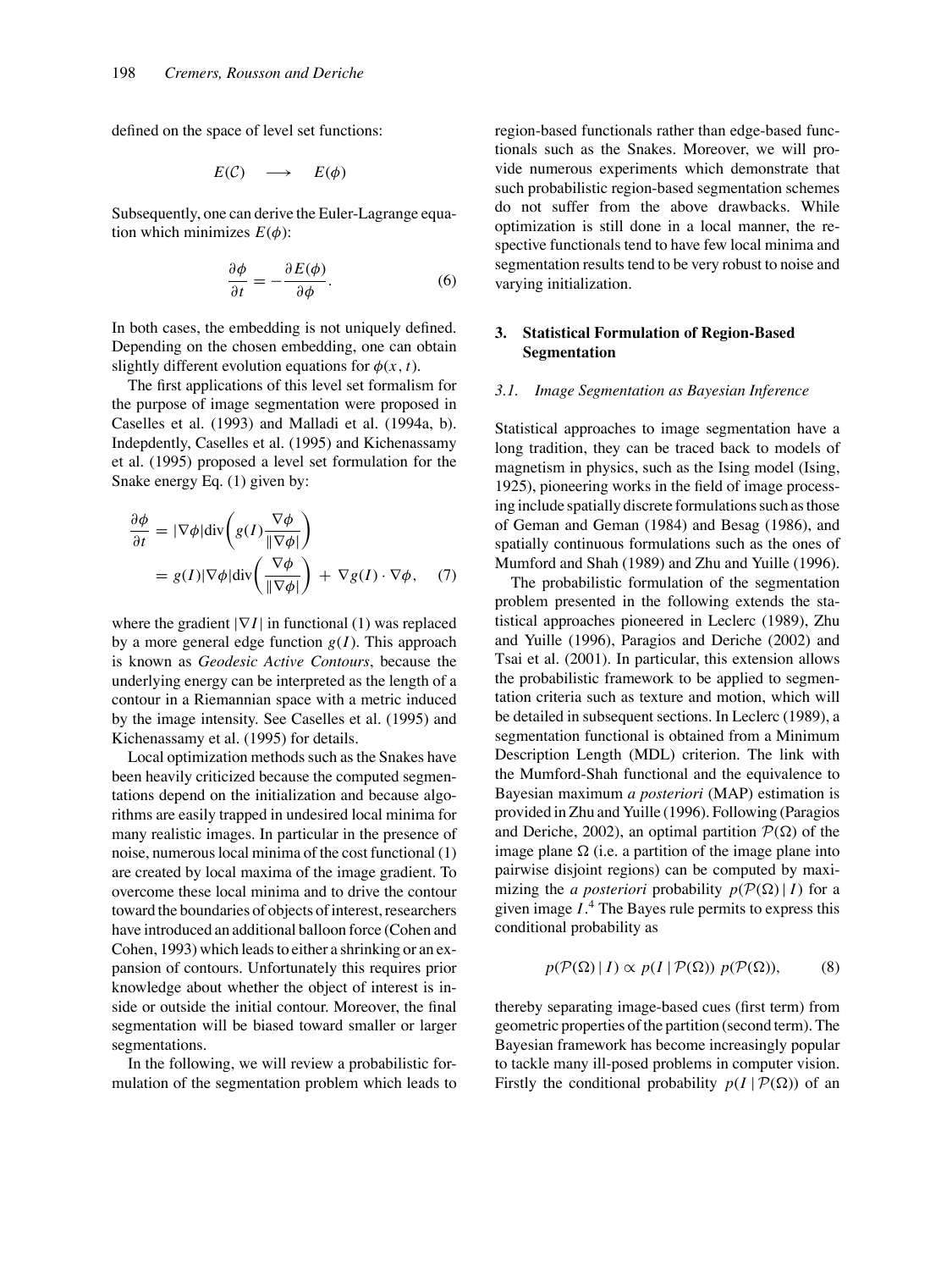observation given a model state is often easier to model than the posterior distribution, it typically follows from a generative model of the image formation process. Secondly, the term  $p(\mathcal{P}(\Omega))$  in Eq. (8) allows to introduce prior knowledge stating which interpretations of the data are *a priori* more or less likely. Wherever available, such *a priori* knowledge may help to cope with missing low-level information.

One can distinguish between generic priors and object specific priors. Object specific priors can be computed from a set of sample segmentations of an object of interest. In Section 8, we will briefly review a number of recent advances regarding the incorporation of statistically learnt priors into the level set framework.

In this section, we will focus on generic (often called *geometric*) priors. The most commonly used regularization constraint is a prior which favors a short length  $|C|$  of the partition boundary:

$$
p(\mathcal{P}(\Omega)) \propto e^{-\nu |\mathcal{C}|}, \quad \nu > 0. \tag{9}
$$

Higher-order constraints may be of interest for specific applications such as the segmentation of thin elongated structures (Rochery et al., 2006; Nain et al., 2003).

To further specify the image term  $p(I | \mathcal{P}(\Omega))$  in (8), we further assume the image partition to be composed of *N* regions without correlation between labellings. This gives the simplified expression:

$$
p(I | \mathcal{P}(\Omega)) = p(I | \{\Omega_1, \dots, \Omega_N\}) = \prod_{i=1}^N p(I | \Omega_i),
$$
\n(10)

where  $p(I | \Omega_i)$  denotes the probability of observing an image *I* when  $\Omega_i$  is a region of interest.

We will now assume that the observation *I* consists of a set of feature values  $f(x)$  associated with each image location. This feature may be a scalar quantity (such as the image intensity), a vector quantity (such as the pixel color or the spatio-temporal image gradient), or a tensor (such as the structure tensor or a diffusion tensor). This generalization from local intensities to local features will allow us to extend the statistical segmentation framework to texture, motion, etc.

For the features presented in this paper, we make the assumption that the values of *f* at different locations of the same region can be modeled as independent and identically distributed realizations of the same random process.<sup>5</sup> Let  $p_i$  be the probability density function (*pdf*) of this random process in  $\Omega_i$ . Expression (10)

then reads

$$
p(I \mid \mathcal{P}(\Omega)) = \prod_{i=1}^{N} \prod_{x \in \Omega_i} (p_i(f(x)))^{dx}, \qquad (11)
$$

where the bin volume  $dx$  is introduced to guarantee the correct continuum limit. Approximation (11) is not valid in general since image features (such as spatial gradients) are computed on a neighborhood structure and may therefore exhibit local spatial correlations. More importantly, one should expect to find spatial correlations of features when modeling textured regions. However, one can capture certain spatial correlations in the above model by computing appropriate features such as the structure tensor.

Maximization of the *a posteriori* probability (8) is equivalent to minimizing its negative logarithm. Integrating the regularity constraint (9) and the regionbased image term (11), we end up with following energy:

$$
E(\{\Omega_1,\ldots,\Omega_N\})=-\sum_i\int_{\Omega_i}\log p_i(f(x))\,dx+\nu\,|\mathcal{C}|.
$$
\n(12)

In the context of intensity segmentation (i.e.  $f = I$ ), this energy is the basis of several works (Leclerc, 1989; Zhu and Yuille, 1996; Samson et al., 2000; Paragios and Deriche, 2002). The region statistics are typically computed interlaced with the estimation of the boundary  $C$  (Zhu and Yuille, 1996), yet one can also compute appropriate intensity histograms beforehand (Paragios and Deriche, 2002). In this paper, we will focus on the case that distributions and segmentation are computed jointly. Distributions can be either modeled as parametric or non-parametric ones. Upon insertion of parametric representations for  $p_i$  with parameters  $\theta_i$ , the energy (12) takes on the form

$$
E(\{\Omega_i, \theta_i\}_{i=1..N})
$$
  
= 
$$
-\sum_{i} \int_{\Omega_i} \log p(f(x) | \theta_i) dx + v |\mathcal{C}|.
$$
 (13)

For particular choices of parametric densities, the optimal parameters can be expressed as functions of the corresponding domains and only the regions remain as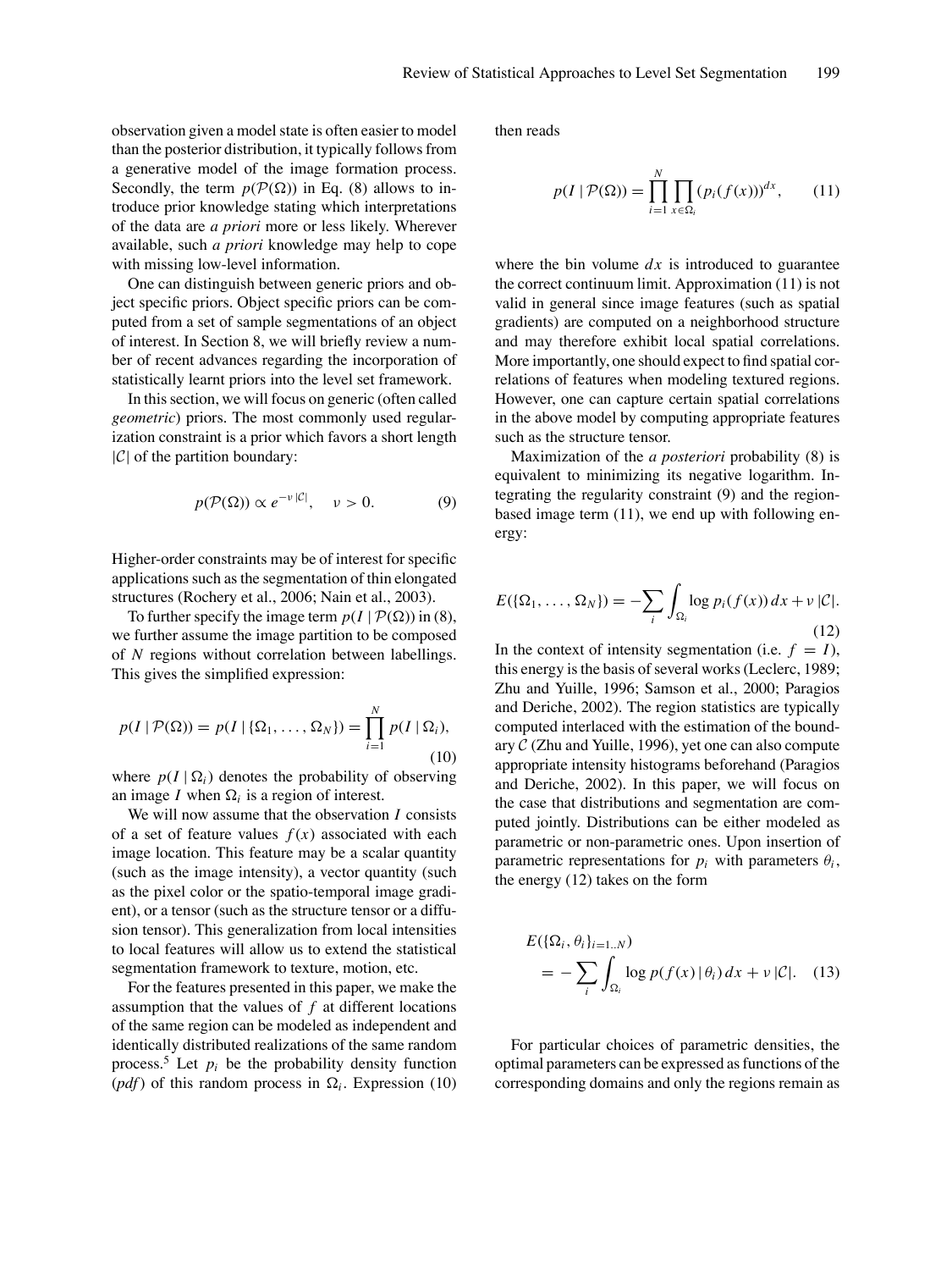unknowns of the new energy

$$
\hat{E}(\{\Omega_i\}_i) \equiv \min_{\{\theta_i\}} E(\{\Omega_i, \theta_i\}_i)
$$
  
= 
$$
-\sum_i \int_{\Omega_i} \log p(f(x) | \hat{\theta}_i) dx + \nu |\mathcal{C}|,
$$
 (14)

such that

$$
\hat{\theta}_i = \arg\min_{\theta} \left( -\int_{\Omega_i} \log p(f(x) | \theta) dx \right). \tag{15}
$$

In this case, the optimal model parameters  $\hat{\theta}_i$  typically depend on the regions  $\Omega_i$ . As pointed out by several authors (Sokolowski and Zolesio, 1991; Schnoerr, 1992; Aubert et al., 2003), this region-dependence can be taken into account in the computation of accurate shape gradients. Exact shape gradients can also be applied with non-parametric density estimation techniques like the Parzen window method (Kim et al., 2002; Rousson et al., 2003; Herbulot et al., 2004). In Rousson and Deriche (2002), it is shown that no additional terms arise in the shape gradient if the distributions  $p_i$  are assumed to be Gaussian. And in Heiler and Schnoerr (2003), the authors point out that the additional terms are negligible in the case of Laplacian distributions.<sup>6</sup> We will therefore neglect higher-order terms in the computation of shape gradients and simply perform an alternating minimization of the energy (13) with respect to region boundaries and region models.

#### *3.2. Two-Phase Level Set Formulation*

Let us for the moment assume that the solution to (13) is in the class of binary (two-phase) segmentations, i.e. a partitioning of the domain  $\Omega$  such that each pixel is ascribed to one of two possible phases. Extending the approach of Chan and Vese (2001), one can implement the functional (13) by:

$$
E(\phi, \{\theta_i\}) = \int_{\Omega} -H\phi \log p(f|\theta_1)
$$
  
-(1 - H\phi)log p(f | \theta\_2) + v |\nabla H\phi| dx, (16)

where  $H\phi$  denotes the heaviside step function defined as:

$$
H\phi \equiv H(\phi) = \begin{cases} 1 & \text{if } \phi \ge 0 \\ 0 & \text{else} \end{cases} . \tag{17}
$$

The first two terms in (16) model the areas inside and outside the contour while the last term represents the length of the separating interface.

Minimization is done by alternating a gradient descent for the embedding function  $\phi$  (for fixed parameters θ*i*):

$$
\frac{\partial \phi}{\partial t} = \delta(\phi) \left( v \operatorname{div} \left( \frac{\nabla \phi}{|\nabla \phi|} \right) + \log \frac{p(f(x) | \theta_1)}{p(f(x) | \theta_2)} \right). \tag{18}
$$

with an update of the parameters  $\theta_i$  according to (15). In practice, the delta function  $\delta$  is implemented by a smooth approximation—(cf. Chan and Vese, 2001).

## *3.3. Multiphase Level Set Formulation*

Several authors have proposed level set formulations which can handle a larger number of phases (Zhao et al., 1996; Yezzi et al., 1999; Paragios and Deriche, 2002). These methods use a separate level set function for each region. This clearly increases the computational complexity. Moreover, numerical implementations are somewhat involved since the formation of overlap and vacuum regions needs to be suppressed. By interpreting these overlap regions as separate regions, Vese and Chan derived an elegant formulation which only requires  $log_2(n)$  level set functions to model *n* regions. Each of the *n* regions is characterized by the various level set functions being either positive or negative (See Vese and Chan (2002) for details). An efficient variation of this idea was developed in Brox and Weickert (2004).

#### *3.4. Scalar, Vector and Tensor-Valued Images*

*3.4.1. Scalar Images.* Let us consider a scalar image made up of two regions, the intensities of which are drawn from a Gaussian distribution:

$$
p(I \mid \mu_i, \sigma_i^2) = \frac{1}{\sqrt{2\pi \sigma_i^2}} e^{-\frac{(I - \mu_i)^2}{2\sigma_i^2}}, \quad i = \{1, 2\}.
$$
\n(19)

This distribution can be injected in the general bipartitioning energy (16). Given a partition of the image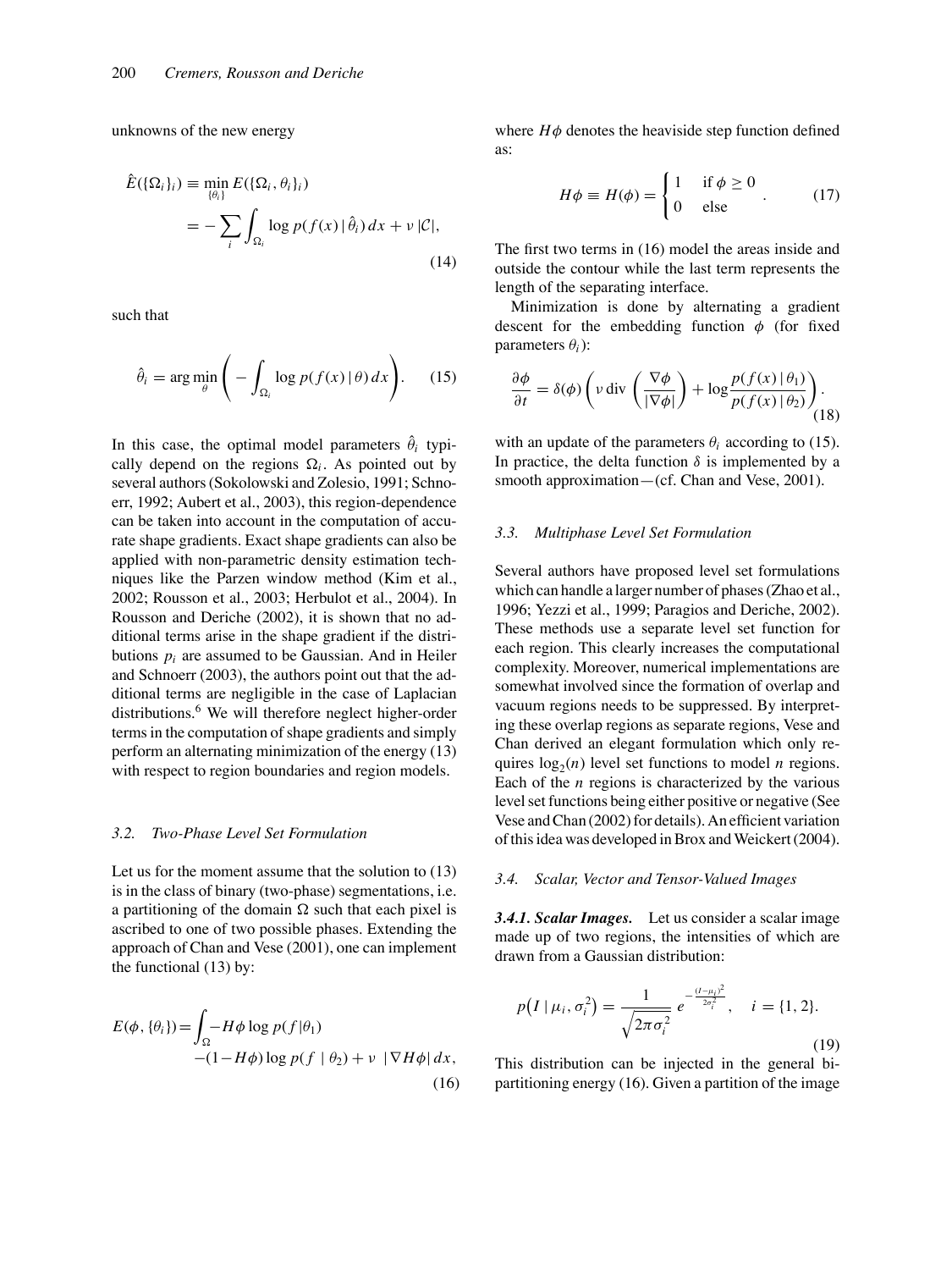plane according to a level set function  $\phi$ , optimal estimates for the mean  $\mu_i$  and the variance  $\sigma_i$  can be computed analytically:

$$
\begin{cases}\n\mu_1 = \frac{1}{a_1} \int H(\phi) I(x) dx \\
\sigma_1^2 = \frac{1}{a_1} \int H(\phi) (I(x) - \mu_1)^2 dx, \\
\mu_2 = \frac{1}{a_2} \int (1 - H(\phi)) I(x) dx \\
\sigma_2^2 = \frac{1}{a_2} \int (1 - H(\phi)) (I(x) - \mu_2)^2 dx.\n\end{cases}
$$

where  $a_1 = \int H(\phi)dx$  and  $a_2 = \int (1 - H(\phi))dx$  are the areas of the inside and outside region. For fixed model parameters, the gradient descent equation for the level set function  $\phi$  – see Eq. (18)–reads

$$
\frac{\partial \phi}{\partial t} = \delta(\phi) \left( v \operatorname{div} \left( \frac{\nabla \phi}{|\nabla \phi|} \right) + \frac{(I - \mu_2)^2}{2\sigma_2^2} - \frac{(I - \mu_1)^2}{2\sigma_1^2} + \log \frac{\sigma_2}{\sigma_1} \right). \tag{20}
$$

More details on this derivation when the parameters  $(\mu_i, \sigma_i)$  are taken as functions of  $\Omega_i$  can be found in Rousson and Deriche (2002). We end up with an algorithm that alternates the estimation of the empirical intensity means and variances inside each region and the level set evolution described by Eq. (20). Regarding the complexity, each iteration of the level set evolution is applied only inside a narrow band around the zerocrossing because the Dirac function is equal to zero at other locations. More interesting is that the statistical parameters can also be updated with a similar complexity: new updates are functions of their previous values and of the pixels where the sign of  $\phi$  changes. Assuming the evolving interface to visit each pixel only once, the total complexity is thus linear in the size of the image.

*3.4.2. Vector-Valued Images.* A direct extension to vector-valued images is to use *multivariate* Gaussian densities as region models. Region *pdf*s are then parameterized by a vector mean and a covariance matrix. Similarly to the scalar case, the optimal statistical parameters are their empirical estimates in the corresponding region. The 2-phase segmentation of an image *I* of any dimension can thus be obtained through the following level set evolution—see also (18):

$$
\frac{\partial \phi}{\partial t} = \delta(\phi) \left( v \operatorname{div} \left( \frac{\nabla \phi}{|\nabla \phi|} \right) + \log \frac{p(I(x) | \mu_1, \Sigma_1^2)}{p(I(x) | \mu_2, \Sigma_2^2)} \right),\tag{21}
$$

with:

$$
\begin{cases} \n\mu_i = \frac{1}{|\Omega_i|} \int_{\Omega_i} I(x) \, dx, \\ \n\Sigma_i = \frac{1}{|\Omega_i|} \int_{\Omega_i} (I(x) - \mu_i)(I(x) - \mu_i)^\top \, dx \text{ for } i = 1, 2. \n\end{cases}
$$
\n(22)

As in the scalar case, the estimation of the statistical parameters can be optimized to avoid a full computation over the whole image domain at each iteration. Here, it becomes a bit more technical since cross-components products appear in the covariance matrices but the final complexity is identical to the one obtained in the scalar case (Rousson, 2004).

*3.4.3. Tensor-Valued Images.* In order to apply the above statistical level set framework to the segmentation of tensor images, one needs to define appropriate distances on the space of tensors. Several approaches have been proposed to define distances from an information theoretic point of view by interpreting the tensors as parameterizations of 0-mean multivariate normal laws. The definition of a distance between tensors is then translated to one of a dissimilarity measure between probability distributions.

*The Symmetric KL Divergence.* Wang and Vemuri (2004) applied the symmetrized Kulback-Leibler (SKL) divergence—also called J-divergence—to define the region term of the front evolution. For multivariate 0-mean normal laws with covariance matrices  $J_1$  and  $J_2$ , the SKL divergence is given by:

$$
\mathcal{D}(J_1, J_2)_{SKL} = \frac{1}{2} \sqrt{\text{trace}[J_1^{-1}J_2 + J_2^{-1}J_1] - 2n},\tag{23}
$$

where  $n$  is the dimension of the tensors. This measure has the advantage of being affine invariant and closed form expressions are available for the mean tensors which is particularly interesting to estimate region statistics. Region confidence were also incorporated in Rousson et al. (2004). These works present several promising segmentation experiments on 2D (Wang and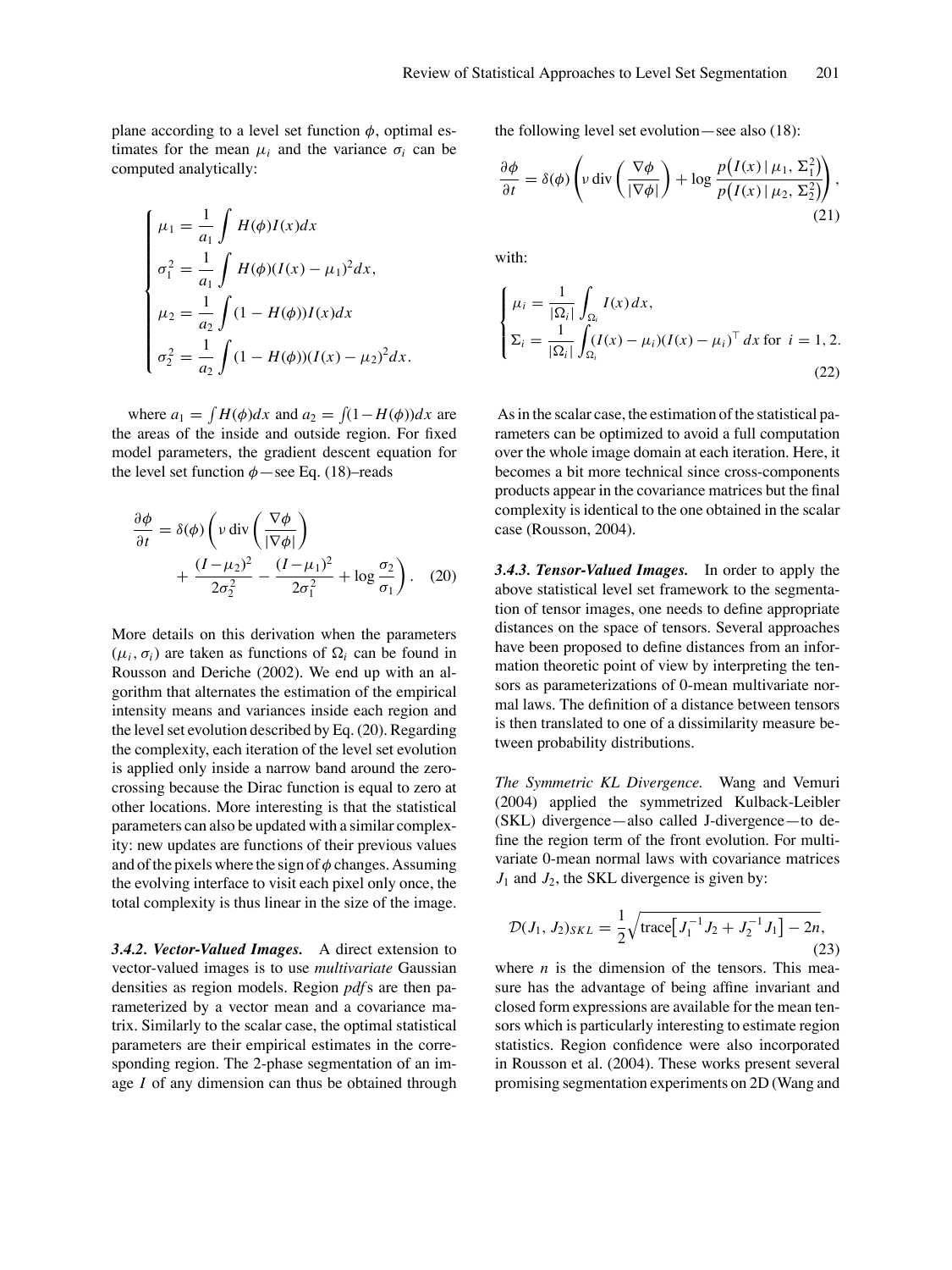Vemuri, 2004) and 3D (Rousson et al., 2004) real diffusion tensor images.

*The Rao Distance.* Another distance has been proposed in Lenglet et al. (2004) and Lenglet et al. (2004) with the same idea of considering tensors as covariance matrices of multivariate normal distributions. Following (Skovgaard, 1994), a Riemannian metric is introduced and the geodesic distance between two members of this family is given by

$$
\mathcal{D}_G(J_1, J_2) = \sqrt{\frac{1}{2} \sum_{i=1}^{2} \log^2(\lambda_i)},
$$
 (24)

where  $\lambda_i$  denote the eigenvalues of the matrix  $J_1^{-1/2} J_2 J_1^{-1/2}$ . The same metric was proposed in Pennec et al. (2005) from a different viewpoint. It verifies the basic properties of a distance (positivity, symmetry and triangle inequality) and it is invariant to inversions:  $\mathcal{D}(J_1, J_2) = \mathcal{D}(J_1^{-1}, J_2^{-1})$ . The above metrics permit to define statistics on sets of SPD matrices which can be used to define the region term of the segmentation. It was also shown in Lenglet et al. (2004) that the (asymmetric) Kullback Leibler divergence 23 is a Taylor approximation of the geodesic distance (24).

In the following sections, we will exploit the statistical level set framework introduced above to construct segmentation schemes for color, texture, dynamic texture and motion. To this end, we will consider different choices regarding the features *f* —namely intensity values, color values, spatial structure tensors, spatiotemporal image gradients, or features modeling the local spatio-temporal dynamics—and respective sets of model parameters  $\theta_i$ , modeling color or texture distributions or parametric motion in the separated regions. Moreover, we will consider different choices for the distributions *pi* of these model parameters.

#### **4. Intensity, Color and Texture**

In the previous section, we considered Gaussian approximations for scalar and vector-values images. These models can be used to segment gray, color and texture images (Chan and Vese, 2001; Rousson and Deriche, 2002; Rousson et al., 2003). In the following, these models are applied to the segmentation of natural images. Curve evolutions are presented to illustrate the gradient descent driving to the segmentation.

#### *4.1. Gray & Color Images*

In Fig. 1, we present the curve evolution obtained with the gray-value level set scheme of Section 3.4.1. The curve is initialized with a set of small circles and it successfully evolves toward the expected segmentation. Other initializations may be considered but using tiny circles provides a fast convergence speed and helps to detect small parts and holes. Note that changes of topology during the evolution are naturally handled by the implicit formulation.

We previously argued that the region-based formulation exhibits less local minima than approaches which solely rely on gradient information along the curve. To support this claim, we plotted in Fig. 2 the empirical energy for the segmentation of a 1D slice of an image. In contrast to the edge-based energy, the region-based energy (thick black line) shows a single minimum corresponding to the boundary of the coin.

The region-based approach can directly be extended to color images by applying the vector-valued formulation of Section 3.4.2. The only point to be careful about is the choice of color space for the multivariate Gaussian model to make sense. The RGB space is definitely not the best one since, as can be seen from the MacAdam ellipse, the perception of color difference is nonlinear in this space. The CIE-lab space has been designed to approximate this nonlinearity by



*Figure 1*. Curve evolution for the segmentation of a gray-level image using Gaussian intensity distributions to approximate region information.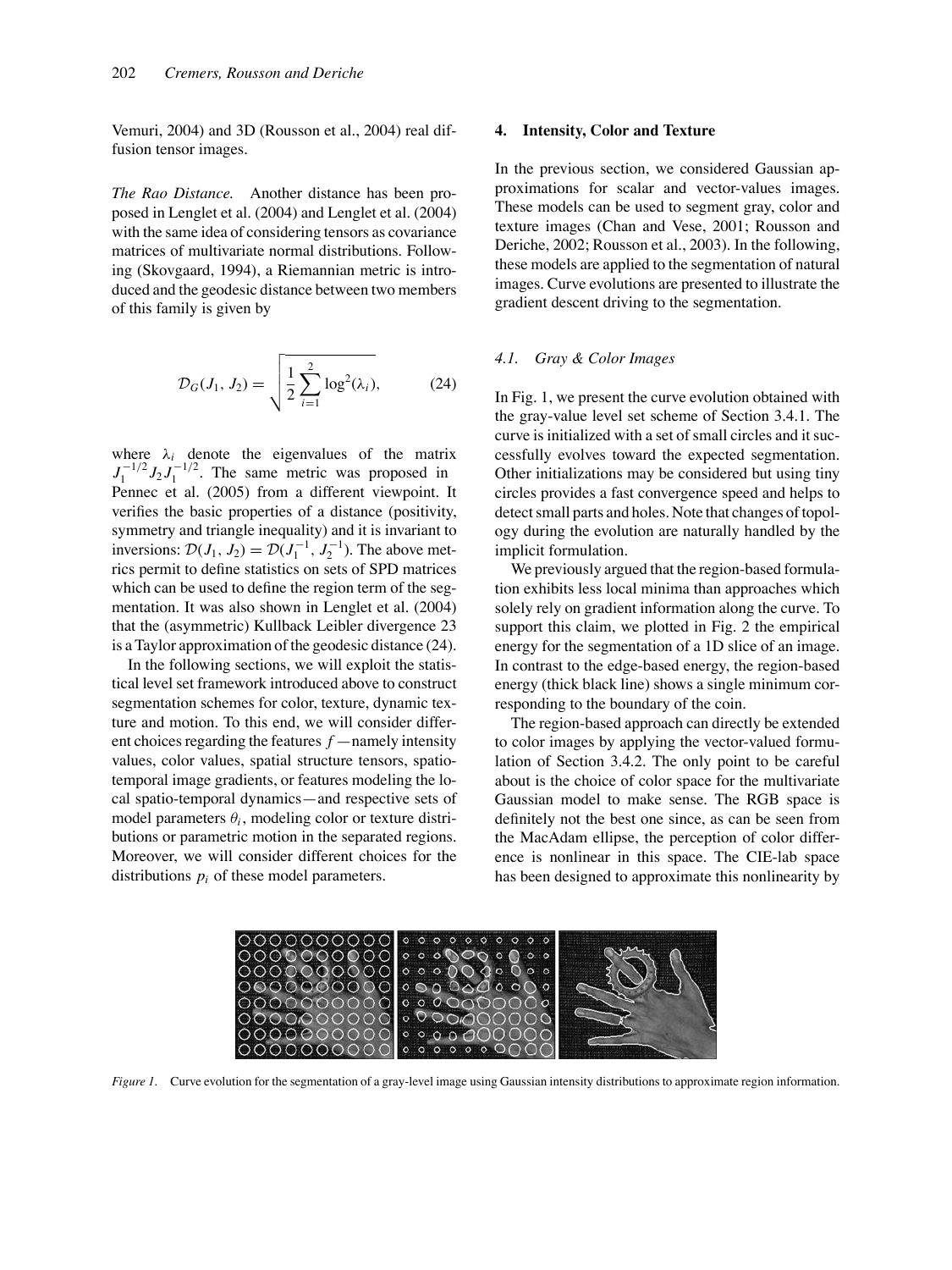

*Figure 2*. Comparison of edge- and region-based segmentation methods in 1D. For a 1D intensity profile of the coin image (taken along the line indicated in white), we computed the energy associated with a split of the interval at different locations. While the region-based energy exhibits a broad basin of attraction around a single minimum located at the boundary of the coin (thick black line), the energy of the edge-based approach is characterized by numerous local minima (red line). A gradient descent on the latter energy would not lead to the desired segmentation.



*Figure 3*. Binary segmentation of a color image using multivariate Gaussian distributions as region descriptor (initialization and final segmentation) and multiphase color segmentation obtained with the algorithm developed in Brox and Weickert (2004)

trying to mimic the logarithmic response of the eye. Figure 3 shows a two-phase and a multiphase example of vector-valued segmentation obtained on natural color images using this color space (the algorithm proposed in Brox and Weickert (2004) was used for the multiphase implementation).

#### *4.2. Texture*

In gray and color image segmentation, pixel values are assumed to be spatially independent. This is not the case for textured images which are characterized by local correlations of pixel values. In the following, we will review a set of basic features which allow to capture these local correlations. More sophisticated features are conceivable as well (Leung and Malik, 2001).

*4.2.1. The Nonlinear Structure Tensor as Texture Feature.* While texture analysis can rely on texture samples to learn accurate models (Hassner and Sklansky, 1980; Cross and Jain, 1993; Mallat, 1989; Simoncelli et al., 1992; Zhu et al., 1998), unsupervised image segmentation should learn these parameters on-line. Since high-order texture models introduce many unknown parameters to be estimated in an unsupervised approach, more compact features are usually favored. Bigün et al. (1991) addressed this problem with the introduction of the structure tensor (also called second order moment matrix) which yields three different feature channels per scale. It has mainly been used to determine the intrinsic dimensionality of images in Bigün and Granlund (1987) and Förstner and Gülch  $(1987)$  by providing a continuous measure to detect critical points like edges or corners. Yet, the structure tensor does not only give a scalar value reflecting the probability of an edge but it also includes the texture orientation. All these properties make this matrix a good descriptor for textures. The structure tensor (Forstner and Gulch, 1987; Biguen et al., 1991; Rao and Schunck, 1991; Lindeberg, 1994; Granlund and Knutsson, 1995) is given by the matrix of partial derivatives smoothed by a Gaussian kernel  $K_{\sigma}$  with standard deviation  $\sigma$ :

$$
J_{\sigma} = K_{\sigma} * (\nabla I \nabla I^{\top}) = \begin{pmatrix} K_{\sigma} * I_{x_1}^2 & K_{\sigma} * I_{x_1} I_{x_2} \\ K_{\sigma} * I_{x_1} I_{x_2} & K_{\sigma} * I_{x_2}^2 \end{pmatrix}.
$$
\n(25)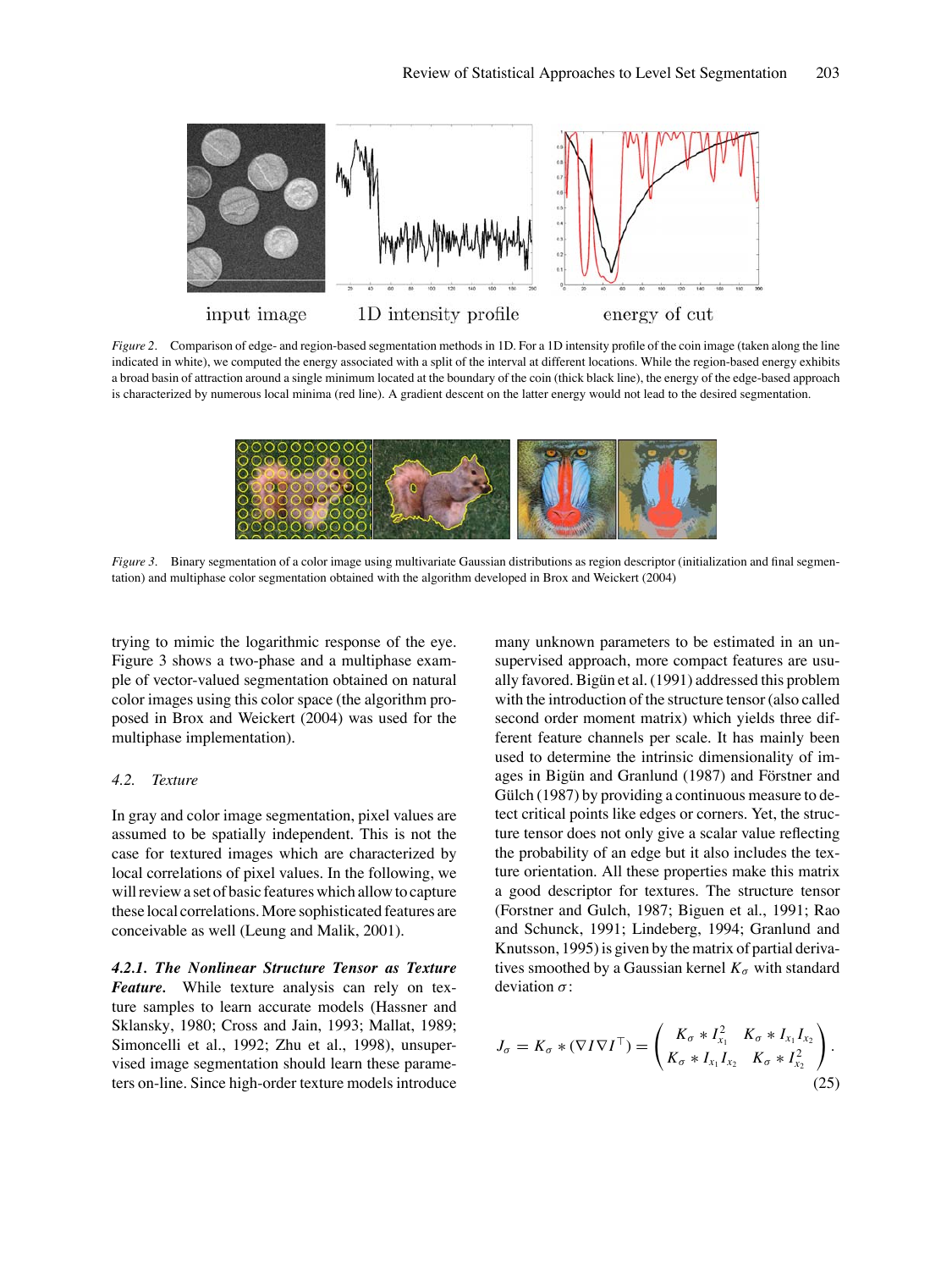For color images, all channels can be taken into account by summing the tensors of the individual channels (Di Zenzo, 1986).

Despite its good properties for texture discrimination, the structure tensor merely exploits (relative) spatial intensity variation (ignoring the absolute brightness information). In order to segment images with and without texture, a feature vector including the square root of the structure tensor and the intensity was defined in Rousson et al. (2003):

$$
f(x) = \left(I, \frac{I_{x_1}^2}{|\nabla I|}, \frac{I_{x_2}^2}{|\nabla I|}, \frac{2I_{x_1}I_{x_2}}{|\nabla I|}\right)^T.
$$
 (26)

The major problem of the classic structure tensor is the dislocation of edges due to the smoothing with Gaussian kernels as shown in Fig. 4. To address this problem, Weickert and Brox (2002) proposed to replace the Gaussian smoothing by nonlinear diffusion, applying nonlinear matrix-valued diffusion schemes introduced in Tschumperlé and Deriche (2001). Applied on the feature vector  $f$ , this nonlinear diffusion couples all channels by a joint diffusivity, the information of all channels is used to decide whether an edge is worth to be enhanced or not, leading to the simplification of the data, the removal of outliers, and the closing of structures. Figure 4 shows the features obtained on the *zebra* image.

The feature vectors resulting from the nonlinear diffusion form a vector-valued image which can be

segmented using the vector-valued formulation presented in Section 3.4.2. Figure 5 shows a segmentation of the *zebra* image obtained with this method. For results on a wider range of texture images, we refer to Rousson et al. (2003).

The structure tensor is undoubtedly pertinent for texture discrimination but the approach developed so far still allows for further improvements. We shortly mention two recent extensions of this work in the following two paragraphs.

*4.2.2. Scale Introduction Via TV Flow.* With the nonlinear structure tensor, one mainly considers a single scale for the whole image. Yet textures often differ from one another with respect to their intrinsic scale. In order to account for varying scale, a straightforward extension is to combine texture features at different scales. While this modification may integrate information at different scales, it also increases dramatically the number of channels and redundant information is introduced, making the second phase—the image partitioning—more difficult. In order to work with a reduced feature space, Brox and Weickert (2004) proposed an elegant and efficient extension of the above framework, which combines similar texture features as above with a local scale measure. By exploiting the linear contrast reduction property of the TV (total variation) flow:

$$
\begin{cases} \frac{\partial f}{\partial t} = \text{div}\left(\frac{\nabla f}{\sqrt{|\nabla f|^2 + \epsilon^2}}\right) \\ f(t = 0) = I \end{cases}
$$
 (27)



*Figure 4.* Left: Zebra image and color representation of its structure tensor (the components of the structure tensors are used as RGB components). Right: Intensity and structure tensor of the Zebra image after coupled nonlinear diffusion.



*Figure 5*. Curve evolution for the segmentation of a zebra image using the nonlinear structure tensor and the smoothed intensity (here, a rectangle is used as initialization but small circles also lead to a similar result).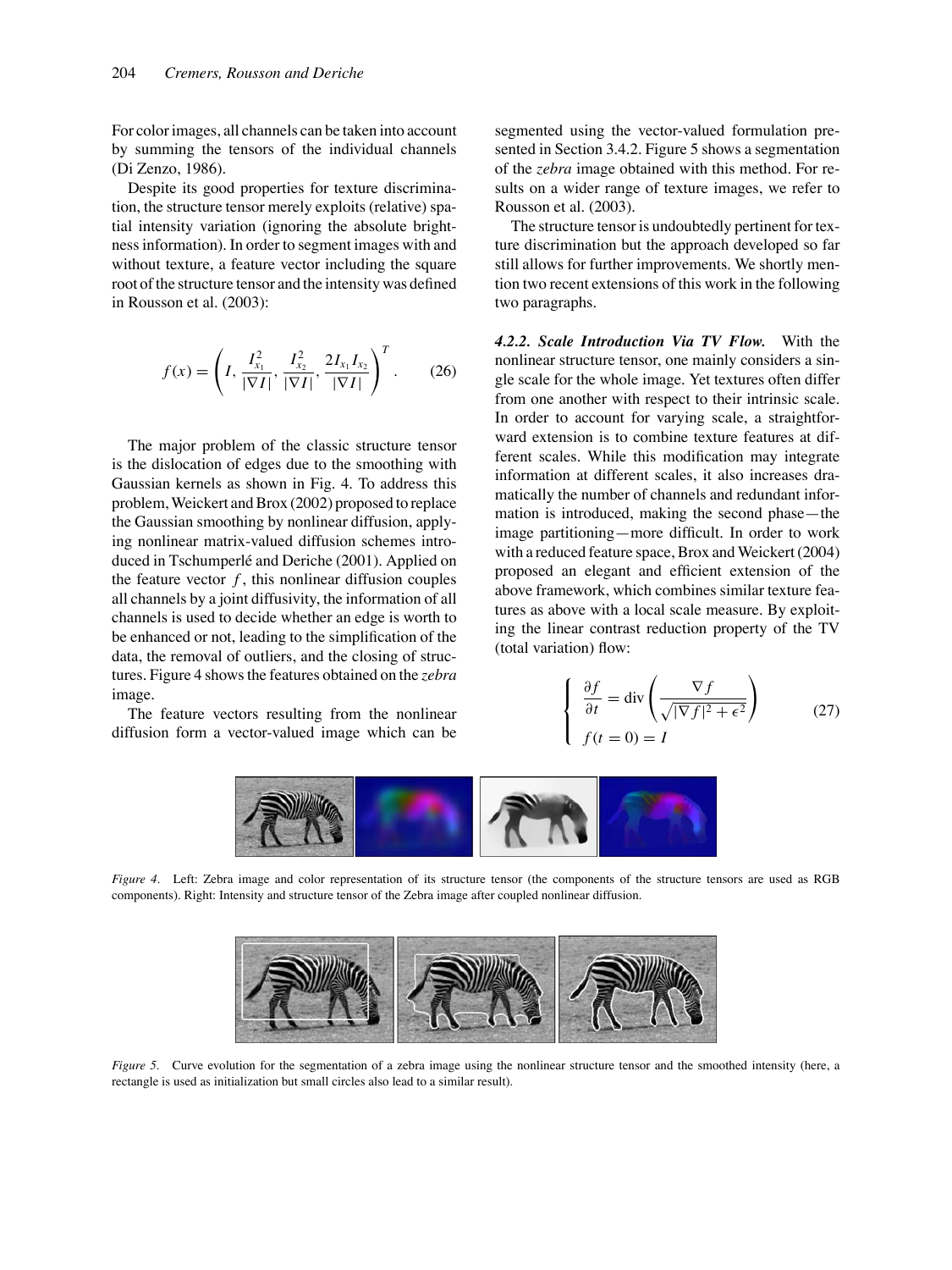

*Figure 6*. Segmentation results obtained by running a level set segmentation process on the 5-dimensional feature space given by the features of the structure tensor, the image intensity and a local scale measure computed from the speed of a total variation flow. Images are courtesy of Brox and Weickert (2004).



*Figure 7.* Segmentation of a textured image with different dissimilarity measures between tensors. The left result was obtained using the Frobenius norm while the right segmentation is based on the Rao distance (see text for details). Images courtesy of de Luis García et al. (2005).

the authors are able to extract a local scale measure computed from the speed of the diffusion process. Upon combining this scale with the intensity and orientation features in (26), one can perform segmentation in a 5-dimensional feature space. Figure 6 shows three representative segmentation results.

*4.2.3. Metric Between Tensors.* While the previous approaches construct a feature vector from the components of the structure tensor and apply a vector-valued segmentation scheme, on can directly define metrics on the space of structure tensors (de Luís García and Deriche, 2005), for example the metrics defined in Section 3.4.3. The comparison in Fig. 7 shows that appropriate tensor distances lead to drastic improvements in the segmentation.

## **5. Diffusion Tensor Images**

The problem of segmenting tensor-valued data also appears in medical imaging with the relatively new modality of diffusion tensor magnetic resonance images. In these images, a diffusion tensor is measured



*Figure 8*. Segmentation of corpus callosum from a diffusion tensor image using the geodesic distance in the manifold of multivariate normal distributions. This 3D segmentation was obtained in Lenglet et al. (2004) using the level set formulation presented in Section 2. Being implicit, the level set representation allows a straightforward extension to higher dimensions.

at each voxel. This tensor captures the local motion of water molecules as approximated by a Gaussian law. The metric between tensors described in Section 3.4.3 can be used to segment these images. Figure 8 shows a segmentation of the corpus callosum obtained with the geodesic distance.<sup>7</sup>

## **6. Dynamic Texture**

The texture segmentation framework detailed earlier is based on assigning local texture signatures to each image location. The subsequent integration into a level set framework aims at optimally grouping regions of similar signatures while imposing a length constraint on the separating boundary.

Given a video sequence of temporally varying textures—such as smoke on water—one can extend this concept to the space-time domain and group regions of similar spatio-temporal statistics. The first work addressing this problem was proposed in Doretto et al.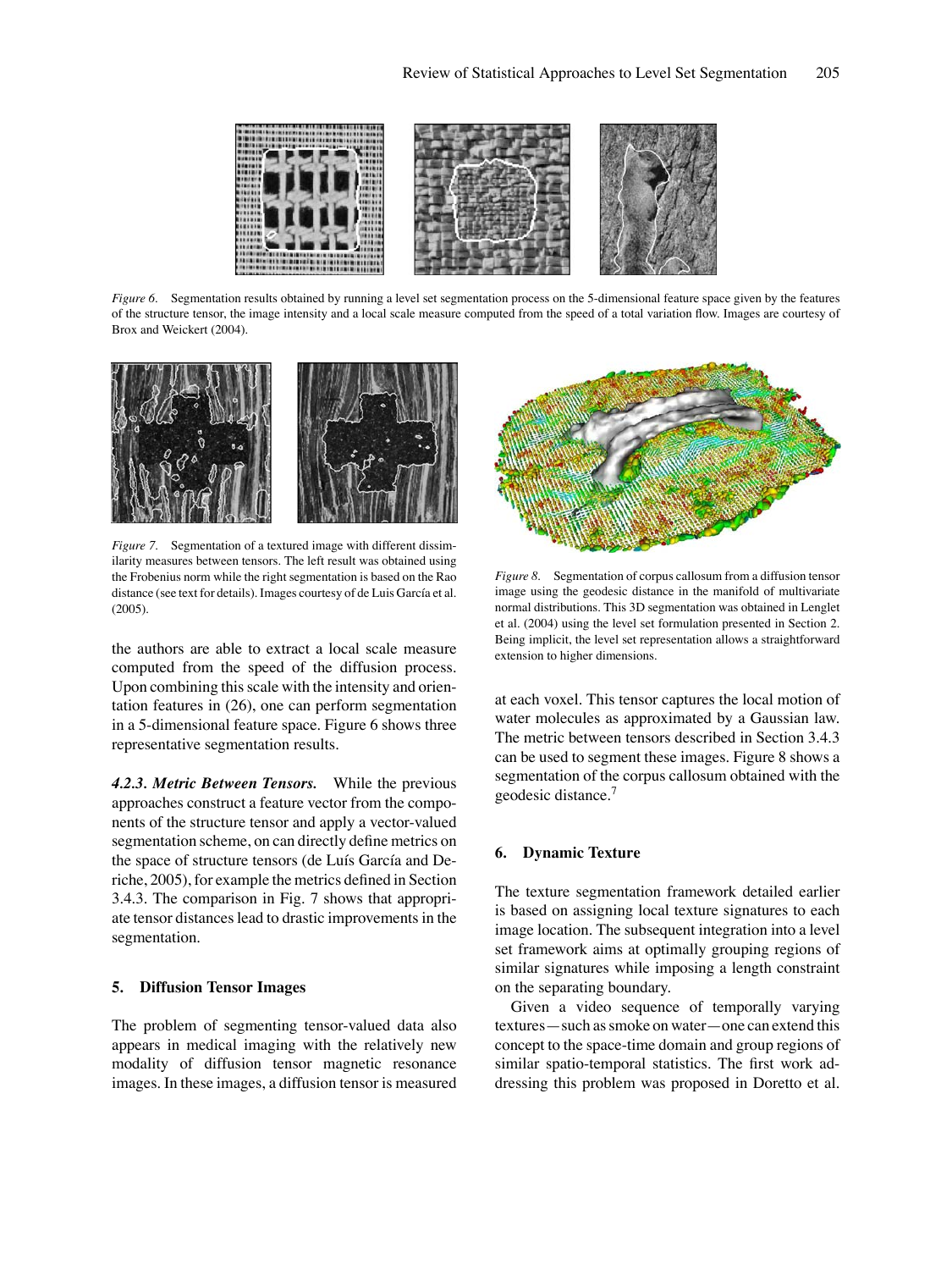(2003) where the authors made use of recent developments in the modeling of dynamic textures (Doretto et al., 2003). Due to the scope of this paper, we will merely review the key ideas.

*Dynamic textures* are models of temporally varying textures which assume the image sequence to be generated by a second-order stationary process. Experiments have demonstrated that numerous realistic image sequences, such as water waves, fluttering foliage, smoke and steam can be well synthesized by such Gauss-Markov processes (Doretto et al., 2003).

More specifically, it is assumed that the temporally varying pixel intensities  $\{I_i(t)\}_{i=1..m}$  can be approximated by a model  $\{y_i(t)\}_{i=1..m}$  which is driven by a random process  $r(t) \in \mathbb{R}^n$  as follows (Doretto et al., 2003):

$$
\begin{cases}\nr(t+1) = Ar(t) + \sqrt{Q} v(t); & r(0) = r_0 \\
y(t) = Cr(t) + \sqrt{R} w(t)\n\end{cases}
$$
\n(28)

Here  $y(t) \in \mathbb{R}^m$  represents the vector of intensities of all *m* pixels at time *t*,  $v(t) \in \mathbb{R}^n$  and  $w(t) \in \mathbb{R}^m$  are white zero-mean Gaussian processes,  $A \in \mathbb{R}^{n \times n}$ ,  $C \in$ *IR*<sup>*m*×*n*</sup> are the model parameters, and  $Q \in \mathbb{R}^{n \times n}$ ,  $R \in$  $I\!R^{m \times m}$  are the noise covariance matrices. The model parameters *A* and *C* in (28) can be estimated from an image sequence  $I(x, t)$  (Doretto et al., 2003).

As suggested in Doretto et al. (2003), we can associate with each image location  $x \in \Omega$  a local signature  $\xi(x)$  characterizing the spatio-temporal dynamics at this location based on the model parameters *A* and *C* computed in a small spatial window. A meaningful signature cannot be directly defined on these model parameters because—as can be seen from the definition of (28)—there exists an entire equivalence class of model parameters which lead to the same dynamic texture<sup>8</sup>. Instead we define a local signature  $\xi(x)$  by:

$$
\xi(x) = (\cos \theta_1(x), \dots, \cos \theta_n(x)), \quad (29)
$$

where  $\{\theta_i\}_{i=1}$ . *n* are the subspace angles associated with the equivalence classes of the model at location *x* and some reference model. More precisely, if *A* and *B* are two measurement matrices, then  ${\theta_i}_{i=1..n}$  are given by the principal angles (Decock and DeMoor, 2000) between range $(A)$  and range $(B)$ . For details on the computation of these angles, we refer to Doretto et al. (2003).

Assuming that the spatio-temporal signatures defined in (29) correspond to two Gaussian distributions, one can apply the vector-valued segmentation scheme introduced in Section 3.4.2 to group areas of similar spatio-temporal dynamics.

Due to the scope of this survey paper, we will merely show two complementary results obtained by the above segmentation scheme. Figure 9 shows the separation based on spatial orientation of a moving texture. The image data shows a water sequence for which we simply rotated two areas by 90 degrees. By construction, intensity characteristics and dynamics of the separated regions are identical, yet due to the different orientation they can be separated. Figure 10 shows a segmentation result which is complementary to the previous one. We



*Figure 9*. Segmentation by texture orientation: Segmentation of two dynamic textures which differ only in orientation but share the same dynamics and general appearance (intensity values).



*Figure 10*. Segmentation by changing dynamics: The two dynamic textures are identical in appearance, but differ in the dynamics. This particular segmentation problem is quite difficult, even for human observers. Segmentation is obtained exclusively on the basis of the temporal properties of the textures.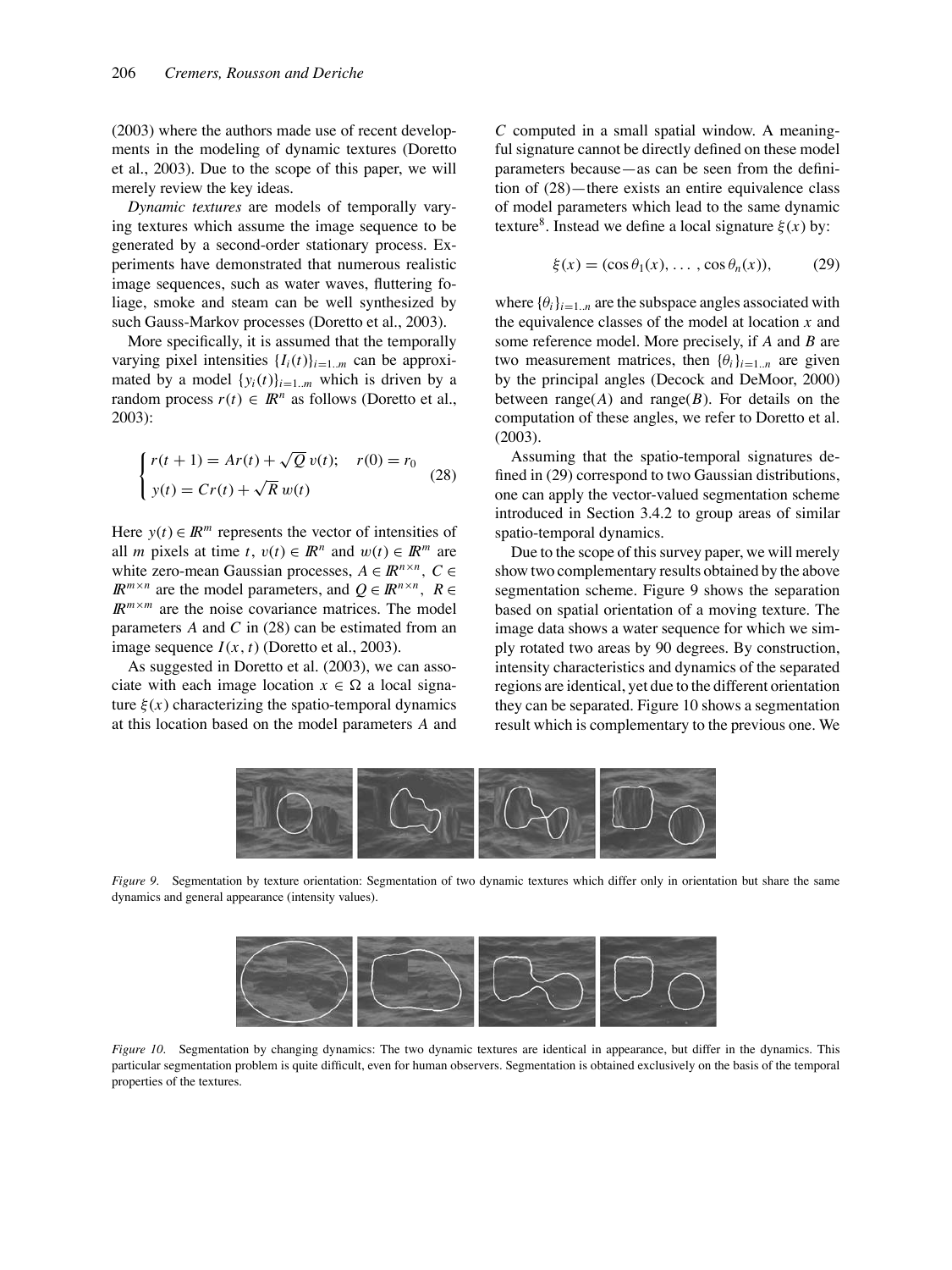generated a sequence containing regions which only differ with respect to their dynamics (but have identical spatial texture) by overlapping the ocean sequence in the regions corresponding to the disc and square over an ocean sequence slowed down by a factor of 2.

## **7. Motion**

#### *7.1. Motion as a Criterion for Segmentation*

The central question underlying the construction of segmentation methods is to identify what properties characterize objects and distinguish them from other objects and from the background. In the previous sections, we reviewed level set methods which exploit low level properties such as color, texture or even dynamical texture. The respective image segmentation algorithms essentially group regions of similar low level properties.

Many objects in our environment are characterized by the fact that they move in a coherent manner. Figure 11, top row, shows the intensity-based segmentation of a single frame taken from an image sequence of two cars driving down the street. $9$  The two cars and the background are moving in different directions. Clearly the individual cars are not homogeneous regarding their intensity or texture. A purely intensity-based segmentation therefore fails to separate the objects from the background.

In the following, we will detail how the statistical segmentation scheme presented above can be adapted to incorporate motion information given two consecutive frames from an image sequence. Minimization of the resulting cost functional leads to a segmentation of the scene in terms of piecewise parametric motion.10 The present formulation was proposed in Cremers (2003) and Cremers and Soatto (2005) with an earlier (explicit contour) formulation in Cremers and Schnörr (2002). Related approaches were also proposed in Mansouri et al. (2002) and Paragios and Deriche (2005). The central idea is that we do not precompute local motion vectors. The computation of local motion vectors typically requires additional smoothness assumptions which are violated precisely at the motion boundaries we are intersted in - see for example 9Wang and Adelson, 1994; Brox et al., 2003). Instead we jointly estimate the segmentation and the motion models for each of a set of regions by minimizing the proposed functional. In the notation introduced in Section 3, this means that—in contrast to the texture schemes of the previous sections—the model parameters  $\theta_i$  (the motion models of the separate regions) will not correspond to simple aggregates of the local feature vectors  $f(x)$  (the space time gradients), but rather they will be derived quantities. Due to the scope of this article, we will constrain the presentation to the key ideas. For further details and a discussion of related approaches we refer the reader to Cremers and Soatto (2005). For an extension of the proposed framework



Motion-based level set segmentation

*Figure 11*. Intensity versus motion segmentation. Since cars and background are not well-defined in terms of homogeneous intensity, color or texture, unsupervised low-level segmentation schemes based on a single frame are unable to separate objects and background (top row). By minimizing the motion competition functional (38) with  $v = 1.5$ , one obtains a fairly accurate segmentation of the two cars and an estimate of the motion of cars and background.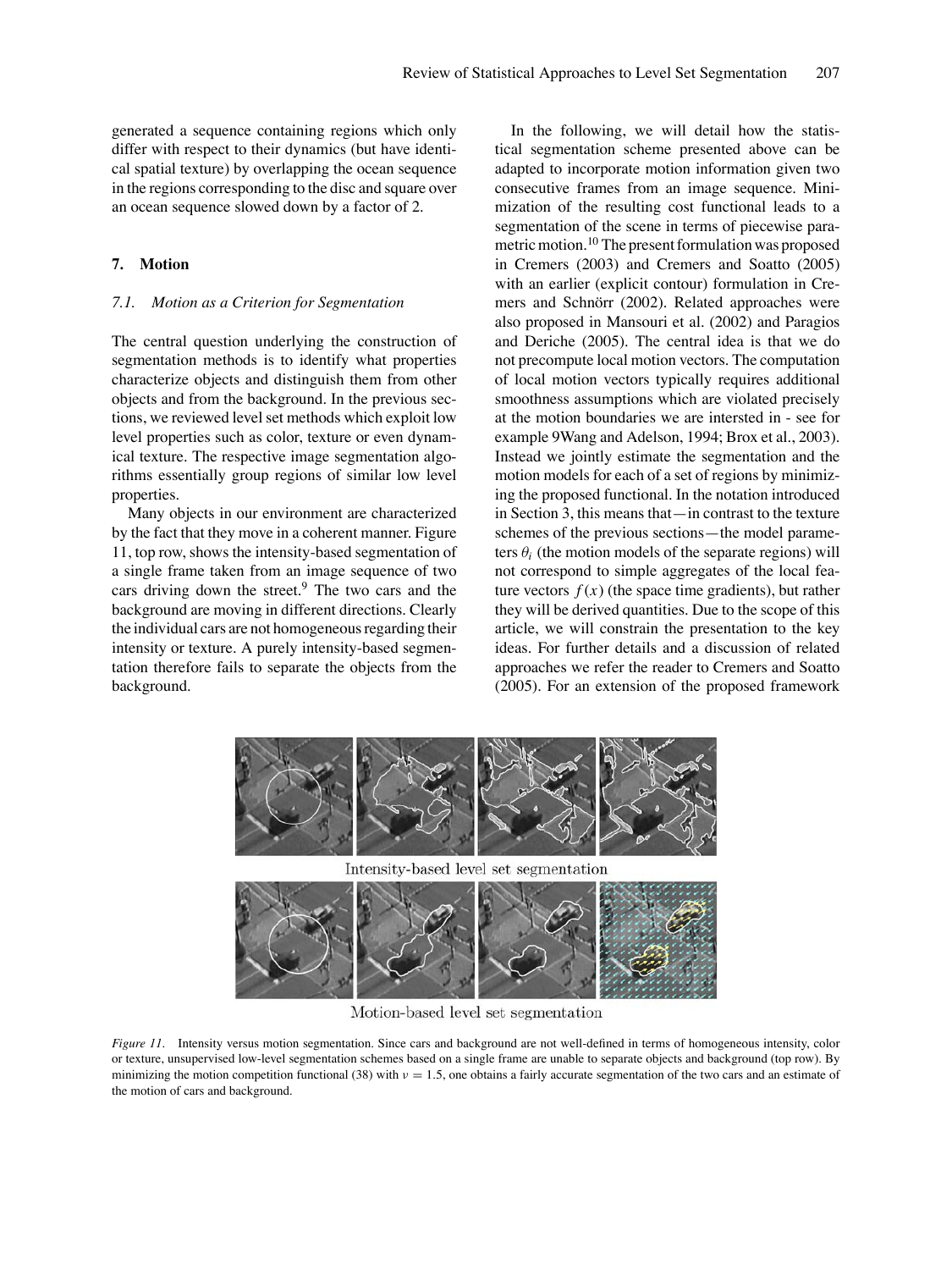to the segmentation of space-time volumes given an entire video sequence, we refer to Cremers and Soatto (2003).

## *7.2. Motion Competition*

Let  $I: \Omega \times \mathbb{R} \to \mathbb{R}$  be a gray value image sequence. Denote the spatio-temporal image gradient of  $I(x, t)$ by

$$
\nabla_3 I = \left(\frac{\partial I}{\partial x_1}, \frac{\partial I}{\partial x_2}, \frac{\partial I}{\partial t}\right)^\top.
$$
 (30)

Let  $v : \Omega \to \mathbb{R}^3$ ,  $v(x) = (u(x), w(x), 1)^{\top}$  be the velocity vector at a point *x* in homogeneous coordinates.11

Let us assume that the intensity of a moving point remains constant throughout time.12 Expressed in differential form, this gives a relation between the spatiotemporal image gradient and the homogeneous velocity vector, known as the *optic flow constraint*:

$$
\frac{dI}{dt} = \frac{\partial I}{\partial t} + \frac{\partial I}{\partial x_1}\frac{dx_1}{dt} + \frac{\partial I}{\partial x_2}\frac{dx_2}{dt} = v^\top \nabla_3 I = 0.
$$
\n(31)

For the sake of segmentation, we will assume that the velocity in each of a set of regions can be modeled by a parametric motion of the form

$$
v(x) = S(x) \cdot q,\tag{32}
$$

with a space dependent matrix *S* and a parameter vector *q*. In particular, this includes the case of translational motion where *S* is the  $3 \times 3$  unit matrix and  $q = (u, w, 1)$  the vector of constant velocity in homogeneous coordinates. The parametric formulation (32) also includes the more general *affine motion model* with:

$$
S(x) = \begin{pmatrix} x_1 & x_2 & 1 & 0 & 0 & 0 & 0 \\ 0 & 0 & 0 & x_1 & x_2 & 1 & 0 \\ 0 & 0 & 0 & 0 & 0 & 0 & 1 \end{pmatrix}
$$
, and   
 
$$
q = (a, b, c, d, e, f, 1)^T
$$
 (33)

In the context of segmentation in space *and time*, this parametric formulation can be extended to incorporate temporally varying motion (such as acceleration and deceleration)—for details we refer to Cremers and Soatto (2003). Instead of piecewise parametric, one can also consider piecewise smooth motion (Amiaz and

Kiryati, 2005; Brox et al., 2006). While this allows to apply segmentation to non-rigidly moving regions, the motion estimation becomes a problem of (computationally more intense) infinite-dimensional optimization. From our experience segmentation processes with less restrictive region models typically exhibit more sensitivity with respect to the initialization.

Inserting the parametric model (32) into the optic flow constraint (31) leads to a constraint on the relation between the parameter vector  $q$  and the space-time gradient ∇<sup>3</sup> *I* at a specific location:

$$
\nabla_3 I^\top S(x) q = 0. \tag{34}
$$

Neglecting the case that the space-time gradient vanishes, this constraint states that the two vectors *q* and  $S(x)$ <sup>T</sup> $\nabla$ <sub>3</sub>*I*(*x*) must be orthogonal. We therefore model the conditional probability to encounter a certain gradient measurement given a velocity model as a function of the angle  $\alpha$  between the two vectors:

$$
P(\nabla_3 I \mid q \; ; x) \propto \exp\left(-\frac{(q^{\top} S^{\top} \nabla_3 I)^2}{|q|^2 \; |S^{\top} \nabla_3 I|^2}\right). \tag{35}
$$

This expression is maximal if the two vectors are indeed orthogonal, it is minimal if the two vectors are parallel. Yet it does not depend on the length of the two vectors.<sup>13</sup> Note that due to the introduction of a spatially parametric model, this conditional probability becomes spacedependent—this is in contrast to the space-independent conditional probabilities considered in the Sections 4, 5 and 6 on color and texture segmentation. Analogous parametric generalizations of intensity-based level set segmentation approaches have been proposed by Vese (2003). And corresponding extensions of the above texture segmentation schemes are certainly conceivable.

Based on the Bayesian formulation introduced in Section 3, we can integrate the conditional probability for a measurement given certain model parameters into a variational framework for segmentation. Inserting Eq. (35) into energy (13), we obtain the functional

$$
E(\mathcal{C}, \{q_i\}) = \sum_{i=1}^{n} \int_{\Omega_i} \frac{q_i^{\top} T(x) q_i}{|q_i|^2} dx + \nu |\mathcal{C}|, (36)
$$

where, for notational simplification, we have introduced the matrix

$$
T(x) = \frac{\nabla_3 I S^\top S \nabla_3 I^\top}{|S^\top \nabla_3 I|^2},\tag{37}
$$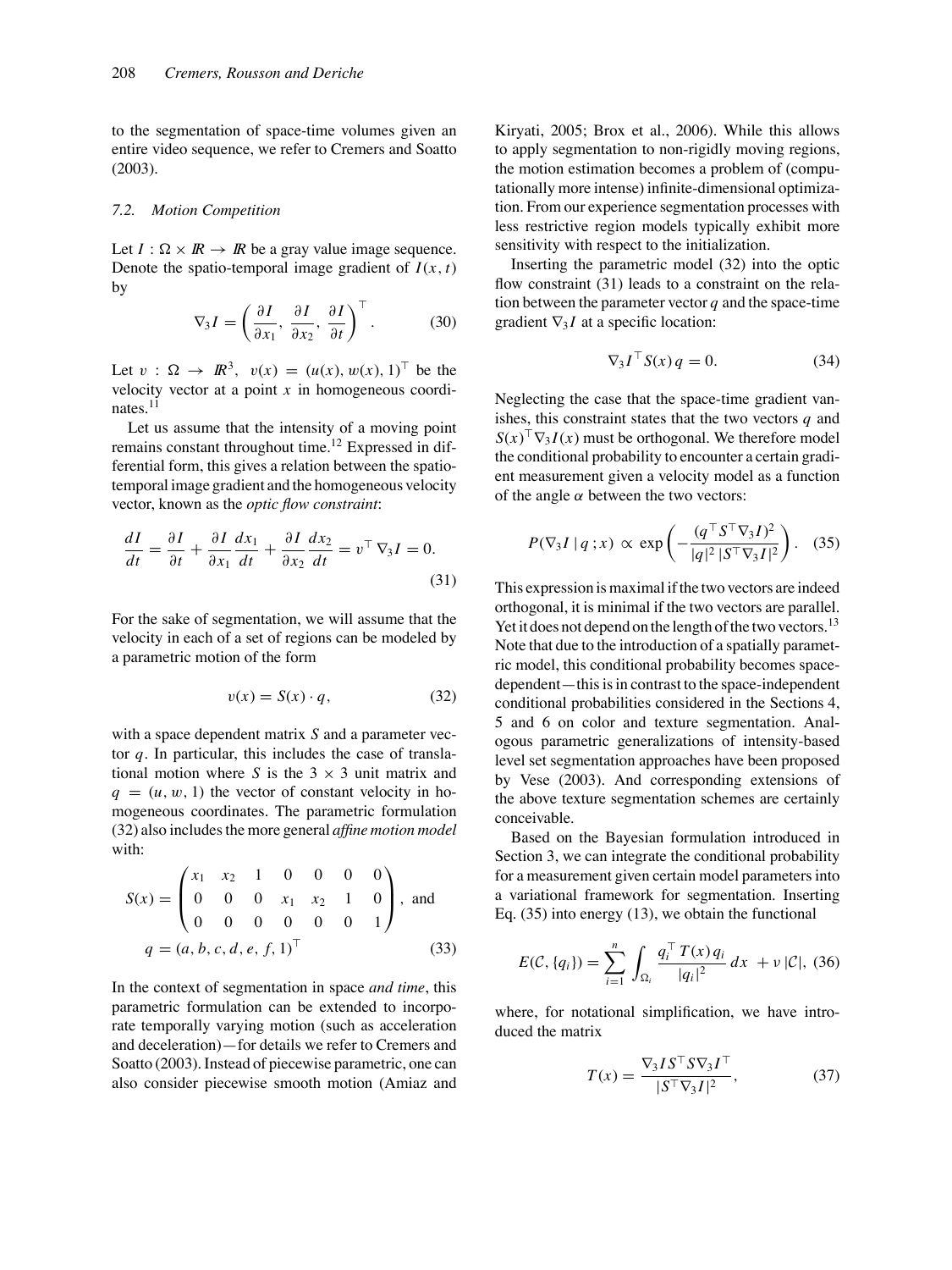The corresponding two-phase level set implementation  $-cf.$  Eq.  $(16)$  - is given by

$$
E(q_1, q_2, \phi) = \int_{\Omega} \frac{q_1^T T q_1}{|q_1|^2} H\phi + \frac{q_2^T T q_2}{|q_2|^2} (1 - H\phi)
$$
  
+  $\nu |\nabla H\phi| dx$ , (38)

The first two terms in (38) enforce a homogeneity of the estimated motion in the two phases, while the last term enforces a minimal length of the region boundary given by the zero level set of  $\phi$ . As discussed in 3.2, the functional (38) is optimized by alternating the estimate of the motion models  $q_1$  and  $q_2$  and an update of the level set function  $\phi$  defining the motion boundaries.

For fixed level set function  $\phi$ , i.e. fixed regions  $\Omega_i$ , minimizing this functional with respect to the motion parameters  ${q_i}$  results in a set of eigenvalue problems of the form:

$$
q_i = \arg\min_{q} \frac{q^\top T_i q}{q^\top q}, \quad \text{with } T_i = \int_{\Omega_i} T(x) \, dx. \tag{39}
$$

The parametric motion model  $q_i$  for each region  $\Omega_i$ is therefore given by the eigenvector corresponding to the smallest eigenvalue of  $T_i$ . It is normalized, such that the third component is 1. Similar eigenvalue problems arise in motion estimation due to normalization with respect to the velocity magnitude (cf., Biguen et al., 1991; Jepson and Black, 1993).

Conversely, for fixed motion models *qi* , a gradient descent on the energy (38) for the boundary  $C$  results an evolution equation—cf. (18)—of the form:

$$
\frac{\partial \phi}{\partial t} = \delta(\phi) \left( v \operatorname{div} \left( \frac{\nabla \phi}{|\nabla \phi|} \right) + e_2 - e_1 \right). \tag{40}
$$

where

$$
e_i = -\log P(\nabla_3 I | q_i ; x) = \frac{q_i^T T q_i}{q_i^T q_i}
$$
  
= 
$$
\frac{q_i^T \nabla_3 I S^T S \nabla_3 I^T q_i}{|q_i|^2 |S^T \nabla_3 I|^2}
$$
(41)

are the motion energy densities associated with the respective regions.

Note that—as in the previous sections – we have neglected in the evolution Eq. (40) higher-order terms which account for the dependence of the motion parameters  $q_i$  on the level set function  $\phi$ . An Eulerian accurate shape optimization scheme as presented for example in Jehan-Besson et al. (2003) is the focus of ongoing research.

The two terms in the contour evolution (40) have the following intuitive interpretation: The first term aims at minimizing the length of the separating motion boundary. The second term is proportional to the difference of the energy densities  $e_i$  in the regions adjoining the boundary: The neighboring regions compete for the boundary in terms of their motion energy density, thereby maximizing the motion homogeneity. Therefore this process is called *Motion Competition*.

## *7.3. Experimental Results*

All image segmentation models are based on a number of more or less explicitly stated assumptions about the properties which define the objects of interest. The motion competition model is based on the assumption that objects are defined in terms of homogeneously moving regions. It extends the Mumford-Shah functional of piecewise constant intensity to a model of piecewise parametric motion. Despite this formal similarity, the segmentations generated by the motion competition framework are very different from those of its gray value analogue. Figure 11, bottom row, shows the boundary evolution obtained by minimizing the motion segmentation functional (38) and the corresponding motion estimates superimposed on the first frame. In contrast to its gray value analogue, the energy minimization simultaneously generates a fairly accurate segmentation of the two cars and an estimate of the motion of cars and background.

Figure 12 shows the contour evolution generated by minimizing functional (38) for two wall paper images with the text region (right image) moving to the right and the remainder of the image plane moving to the left. Even for human observers the differently moving regions are difficult to detect—similar to a camouflaged lizard moving on a similarly-textured ground. The gradient descent evolution superimposed on one of the two frames gradually separates the two motion regions without requiring salient features such as edges or Harris corner points. Figure 13 shows results obtained with a multiphase implementation of the motion competition functional. The static scene filmed by a moving camera is segmented into layers of different depth.

The functional (38) allows to segment piecewise affine motion fields. In particular, this class of motion models includes rotation and expansion/contraction.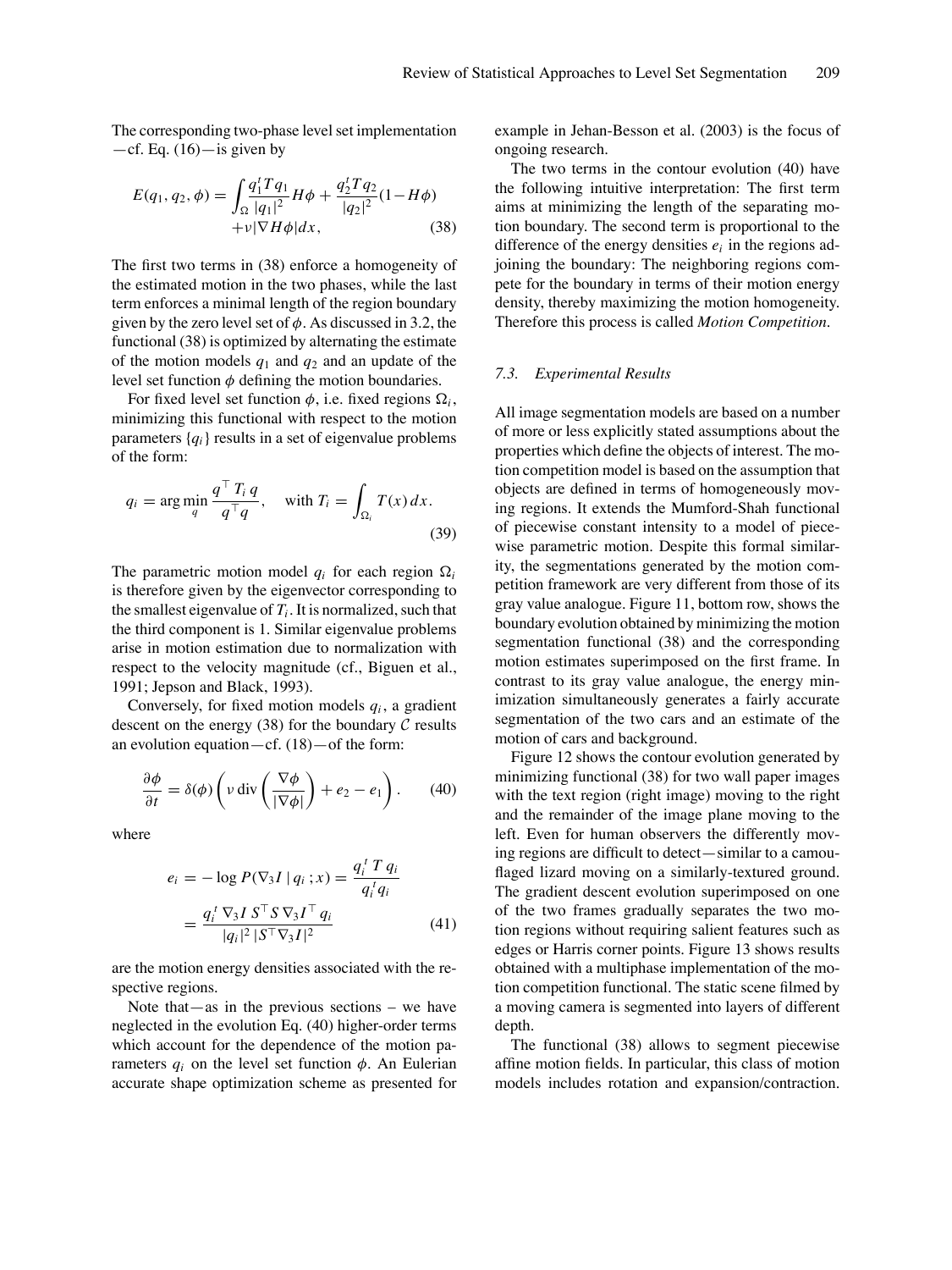

Contour evolution for motion segmentation True regions

*Figure 12.* Contour evolution obtained with functional (38) for  $v = 0.06$ , superimposed on one of the two input frames. The input images show the text region (right image) of the wallpaper moving right and the remainder moving left. The moving regions are accurately reconstructed, although the input images exhibit little in terms of salient features. The contour evolution took 10 seconds in Matlab.



*Figure 13.* Multiphase motion segmentation. Contour evolution for a multiphase implementation of motion competition on two consecutive frames from the flower garden sequence. A static scene filmed by a moving camera is partitioned into layers of different depth. See (Cremers and Soatto, 2005) for details.



*Figure 14.* Piecewise affine motion segmentation. Segmentations obtained by minimizing functional (38) with  $\nu = 8 \cdot 10^{-5}$  for two image pairs showing a hand rotating (top) and moving toward the camera (bottom).

Figure 14 shows segmentations obtained for a hand in a cluttered background rotating (in the camera plane) and moving toward the camera. In this example the object of interest can be extracted from a fairly complex background based exclusively on their motion.

## **8. Statistical Shape Priors for Level Set Segmentation**

In the previous sections, we reviewed a number of approaches which allow to drive the level set segmentation based on various low-level assumptions regarding the intensity, color, texture or motion of objects and background. In numerous real-world applications, these approaches may fail to generate the desired segmentations, because the respective assumptions about the low-level properties are either insufficient or even violated. In certain medical images for example, object and background may exhibitvery similar intensity characteristics. Moreover, the observed intensity or color of a 3D object may not be uniform due to directional lighting and cast shadows. And finally, misleading low-level information may arise due to noise or partial occlusion of the objects of interest. While the generic constraint Eq. (1) on the length of the segmenting boundary helps to cope with a certain amount of noise, it does introduce a bias toward contours of smaller length, thereby rounding corners or suppressing small scale details.

Beyond simple geometric regularity, the Bayesian formulation of the image segmentation problem allows to introduce higher-level prior knowledge about the shape of expected objects. This idea was pioneered by Grenander et al. (1991). In the following, we will briefly list some of the key contributions in the field of shape priors for level set segmentation.

The first application of shape priors for level set segmentation was developed by Leventon et al. (2000) who propose to perform principal component analysis on a set of signed distance function embedding a set ofsample shapes. The distance functions are sampled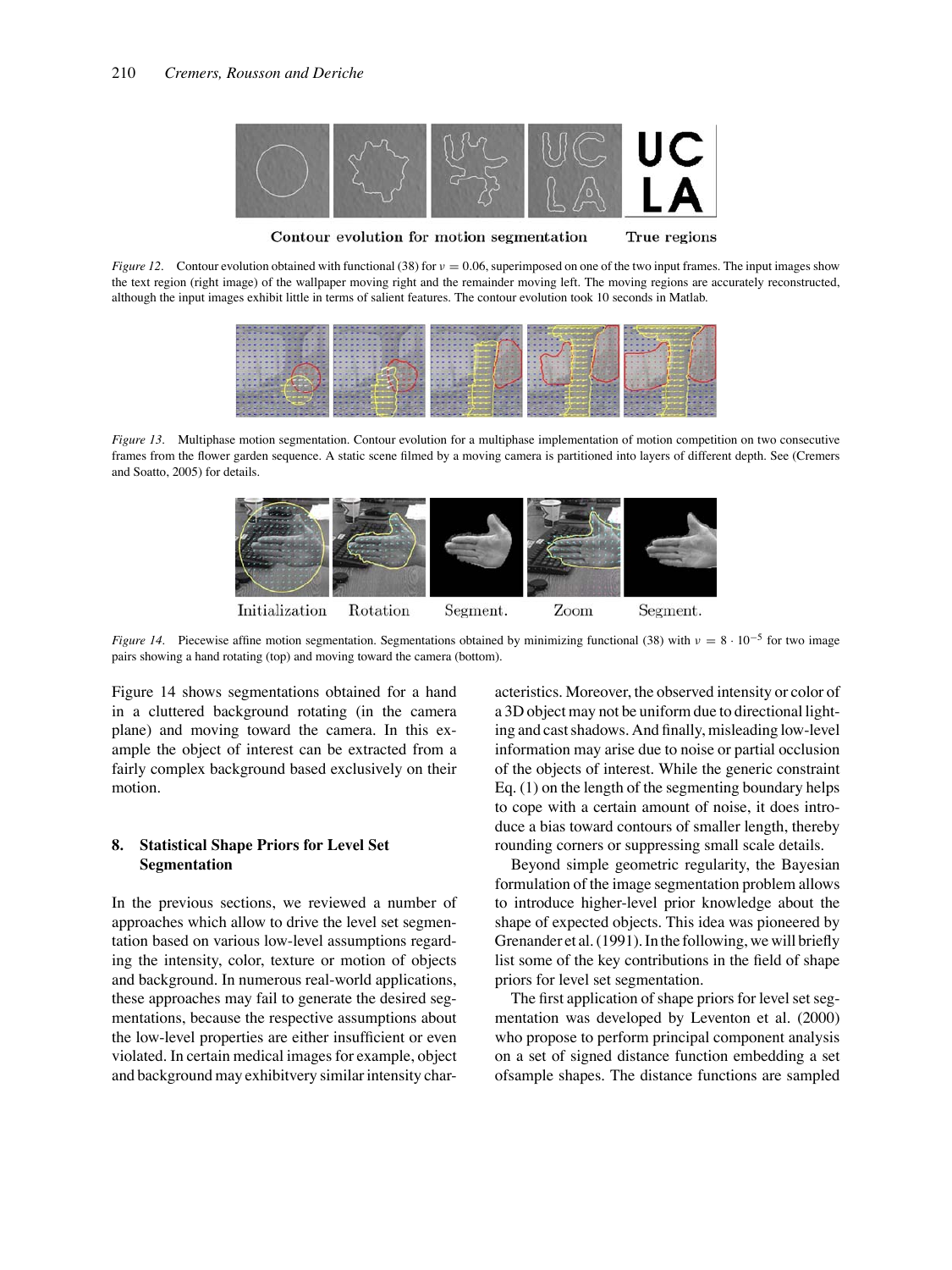

*Figure 15*. Visualization of principal component analysis on the level set function. The images show the mean level set function (obtained on a set of airplane shapes), and its deformation along the first eigenmode. Image data courtesy of Tsai et al. (2003).

on a regular grid to obtain a vector representation. A term is added to the contour evolution equation to drive the embedding function to the most likely shape of the estimated distribution. Tsai et al. (2001, 2003) proposed a very efficient implementation of shape-driven level set segmentation by directly optimizing in the linear subspace spanned by the principal components. A detailed analysis of various shape distances and statistical shape analysis in the level set formulation can be found in Charpiat et al. (2005). Figure 15 shows the effect of variation along the first principal component on the embedding function and the implicitly represented contour.

The use of principal component analysis to model level set based shape distributions has two limitations: Firstly, the space of signed distance functions is not a linear space, i.e. arbitrary linear combinations of signed distance functions will in general not correspond to a signed distance function. Secondly, while the first few principal components capture (by definition) the most variation on the space of embedding functions, they will not necessarily capture the variation on the space of the embedded contours. As a consequence, one may need to include a larger number of eigenmodes (compared to PCA on explicit contours) in order to capture certain details of the modeled shape. Nevertheless, we found the PCA representation to work fairly well in practical applications. An alternative linear shape representation on the basis of harmonic embedding has been studied in Duci et al. (2003). (Chen et al., 2002) proposed to impose shape information on the zero crossing (rather than on the level set function). Rousson et al. proposed variational integrations of the shape prior (Rousson and Paragios, 2002; Rousson et al., 2004) based on the assumption of a Gaussian distribution. The use of nonparametric density estimation to model larger classes of level set based shape distributions was developed in Cremers et al. (2006) and Rousson and Cremers (2005). This approach allows to model distributions of shape which are not Gaussian – such as the various views of a 3D object (Cremers et al., 2002) or the silhouettes of a walking person (Cremers et al., 2006). Moreover, in the limit of large sample size, the nonparametric estimator constrains the distribution to the vicinity of the training shapes, such that the distribution favors shapes which are signed distance functions. A method to simultaneously impose shape information about several objects into level set based segmentation and to induce a recognition-driven segmentation through the competition of shape priors was developed in Cremers et al. (2006). Dynamical statistical shape priors for implicit shape representations were proposed in Cremers (2006). The latter approach takes into account that in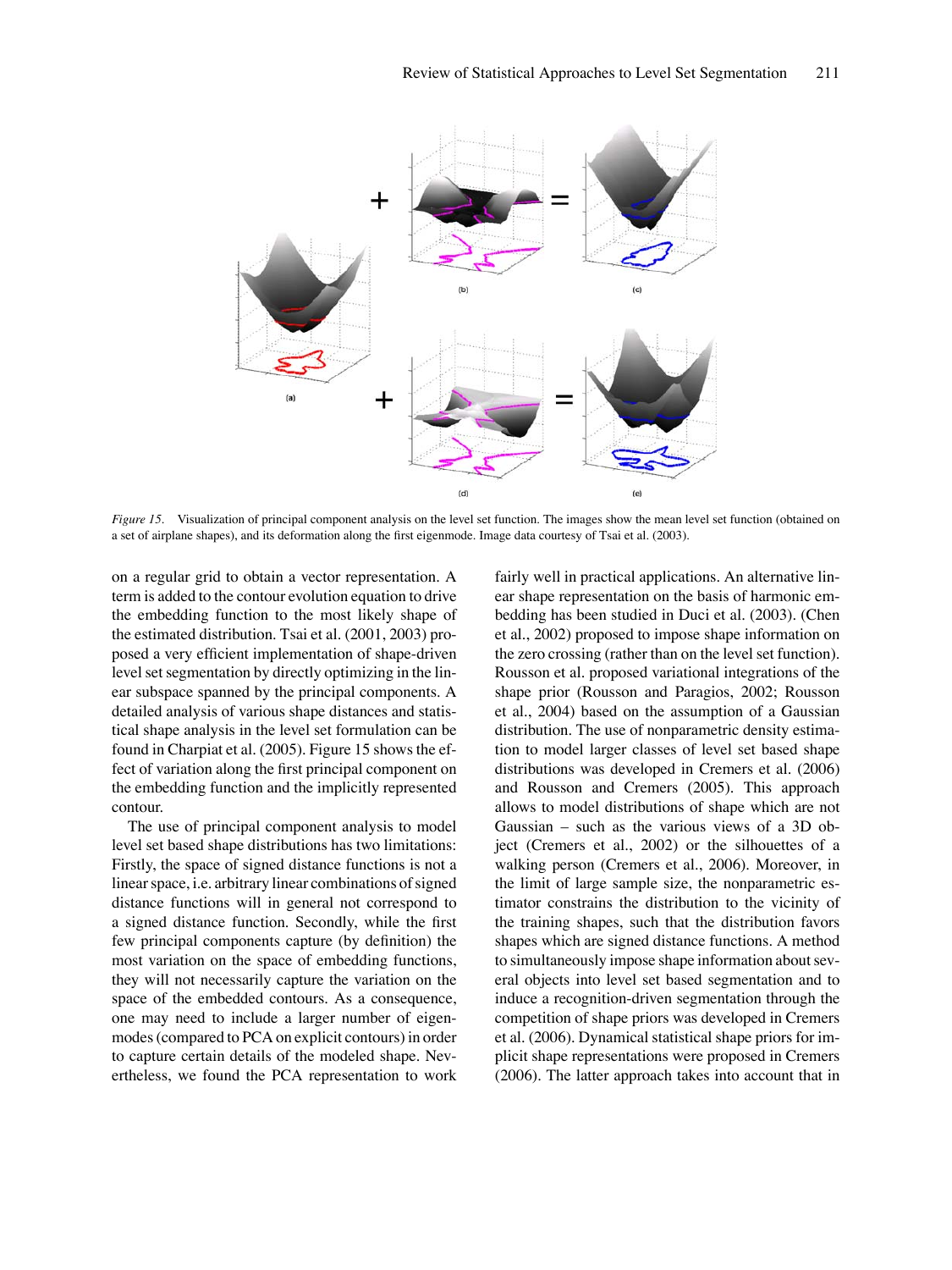

*Figure 16*. Sample segmentations using statistical shape priors. From left to right, the shape priors are a single static shape prior (Rousson and Paragios, 2002), uniformly distributed in the PCA subspace (Rousson, 2004), automatically selected from multiple shape instances (Cremers et al., 2006) and dynamical (Cremers, 2006).

the context of image sequence segmentation, the probability of a contour will depend on which contours have been observed in previous frames. The respective shape models capture the temporal correlations among silhouettes which characterize many deforming shapes.

In Fig. 16, we show a selection of segmentations obtained with some of the above methods. For further details we refer the reader to the respective publications.

## **9. Conclusion**

We presented a survey of the class of region-based level set segmentation methods and detailed how they can be derived from a common statistical framework. The common goal of these approaches is to identify boundaries such that the color, texture, dynamic texture or motion in each of the separated regions is optimally approximated by simple statistical models.

Given a set of features or measurements  $f(x)$  at each image location, minimization of the respective cost functionals leads to an estimation of a boundary*C* and a set of parameter vectors  $\{\theta_i\}$  associated with each of the separated regions. Depending on the chosen segmentation criterion, the features *f* may be the pixel colors, the local structure tensors or the spatio-temporal intensity gradients, while the parameter vectors  $\{\theta_i\}$  model distributions of intensity, color, texture or motion. The model parameters  $\{\theta_i\}$  can be either simple aggregates of the features (as in the cases of color, texture or dynamic texture presented here) or derived quantities—as in the case of motion which is computed from the aggregated space-time gradients. The boundary  $C \subset \Omega$ is implemented as the zero-crossing of an embedding function  $\phi : \Omega \to \mathbb{R}$ . Energy minimization leads to a gradient descent evolution of the embedding function interlaced with an update of the parameter vectors  $\{\theta_i\}$ modeling the statistical distributions in the separated regions.

In numerous experimental results, we demonstrate that this class of level set methods allows to partition images into domains of coherent color, texture, dynamic texture or motion. In particular, we show that in contrast to the traditional edge-based segmentation schemes, these region-based approaches are quite robust to noise and to varying initialization, making them well-suited for local optimization methods such as the level set method. We ended by reviewing some recent advances regarding the introduction of statistical shape knowledge into level set based segmentation schemes.

## **Acknowledgments**

We thank Christoph Schnörr for helpful comments on the manuscript. We also thank Zhizhou Wang for fruitful discussions, and Thomas Brox, Rodrigo de Luís García, Christophe Lenglet, Gianfranco Doretto, Paolo Favaro, Stefano Soatto and Anthony Yezzi for providing image examples of their methods. This work was partly supported by the German Research Foundation (DFG), grant #CR-250/1-1.

## **Notes**

- 1. From a survey of a number of related publications and from our personal experience, it appears that the rigidity term is not particularly important, such that one commonly sets  $v_2 = 0$ .
- 2. It should be pointed out that based on various heuristics, one can successfully incorporate regridding mechanisms and topological changes into explicit representations—(cf. McInerney Terzopoulos, 1995; Lachaud and Montanvert, 1999; Delingette and Montagnat, 2000; Cremers et al., 2002).
- 3. Most meaningful contour evolutions do not contain any tangential component as the latter does not affect the contour, but only the parameterization.
- 4. In the following, *I* can refer to a single image or to an entire image sequence.
- 5. In Section 7, we will consider a generalization in which the underlying random processes are assumed to be space-varying. The distributions  $p_i$  in (11) then contain an explicit space dependency  $p_i(f(x), x)$  which allows to model spatially varying statistical distributions of features.
- 6. For a recent study of various noise models on level set segmentation (see Martin et al., 2004).
- 7. This result was obtained in Lenglet et al. (2004) with data provided by J. F. Mangin and J. B. Poline.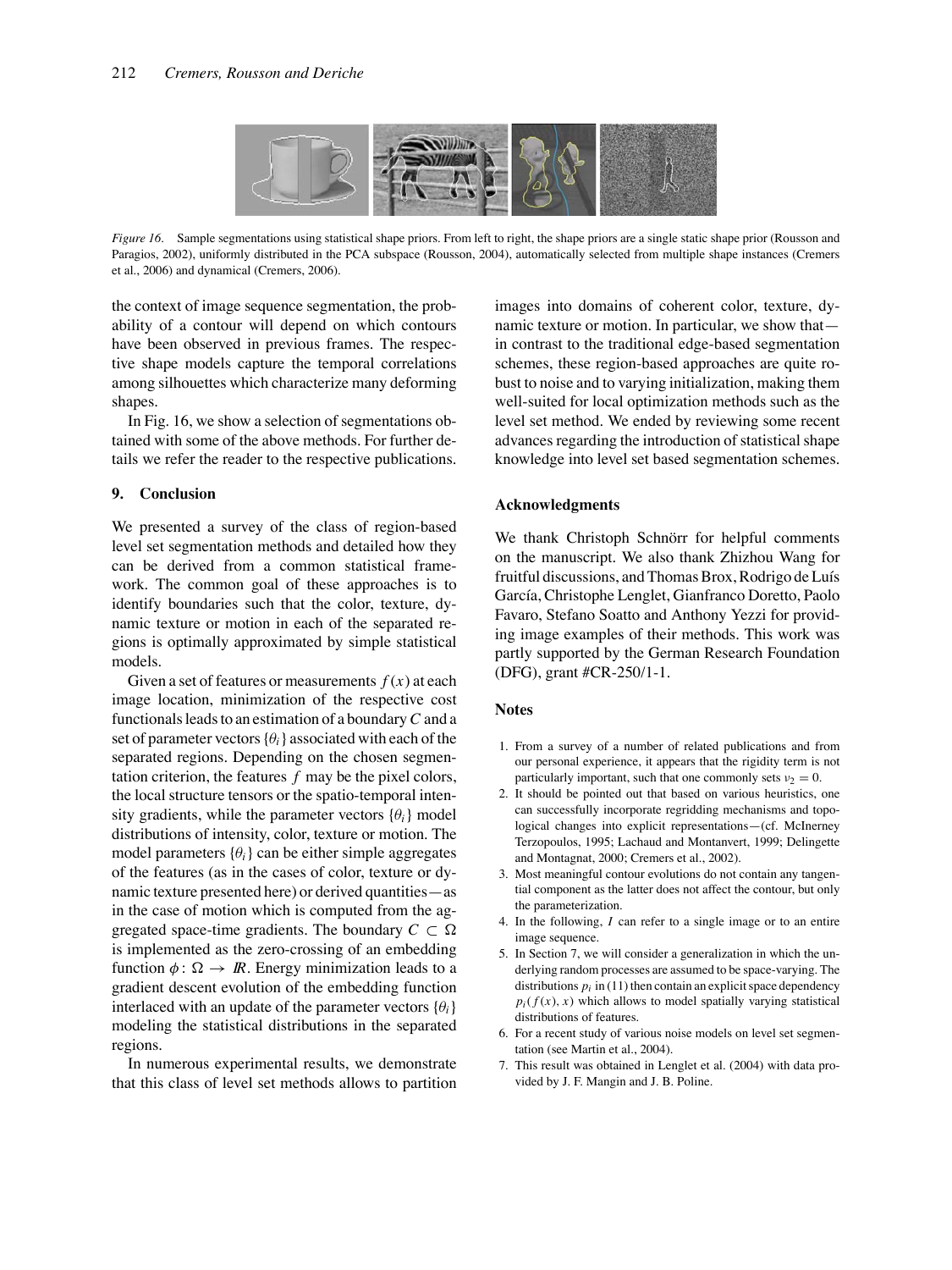- 8. Substituting in (28) *A* with  $TAT^{-1}$ , *C* with  $CT^{-1}$ , *O* with *T*  $QT^{-1}$ , and choosing the initial condition *Tr*(0), where *T* ∈  $GL(n)$  is any invertible  $n \times n$  matrix generates the same output covariance sequence.
- 9. http://i21www.ira.uka.de/image sequences/
- 10. In this paper, we are only concerned with 2D motion models. Such 2D motion models allow in particular to separate the different depth layers of a static scene filmed by a moving camera (cf. Cremers and Soatto, 2003). In terms of 3D motion, such a static scene instead corresponds to a *single* motion model.
- 11. Since we are only concerned with two consecutive frames from a sequence, we will drop the time coordinate in the notation of the velocity field.
- 12. To allow for variation of the global illumination, one can alternatively assume constancy of higher-order derivatives (cf. Brox et al., 2004).
- 13. For an alternative derivation of a similar likelyhood we refer to Cremers and Yuille (2003).

## **References**

- Amiaz, T. and Kiryati, N. 2005. Dense discontinuous optical flow via contour-based segmentation. In *Proc. IEEE Int. Conf. Image Processing*, Lausanne, vol 4, pp. 1264–1267.
- Aubert, G., Barlaud M., Faugeras, O., and Jehan-Besson, S. 2003. Image segmentation using active contours: Calculus of variations or shape gradients? *SIAM Journal of Applied Mathematics*, 63(6):2128–2154.
- Besag, J. 1986. On the statistical analysis of dirty pictures. *J. Roy. Statist. Soc., Ser. B.*, 48(3):259–302.
- Bigün, J. and Granlund G. 1987. Optimal orientation detection of linear symmetry. In *Proceedings of the 1st International Conference on Computer Vision*, London, England, IEEE Computer Society Press, pp. 433–438.
- Bigün, J., Granlund, G.H., and Wiklund, J. 1991. Multidimensional orientation estimation with applications to texture analysis and optical flow.*IEEE Trans. on Patt. Anal. and Mach. Intell.*, 13(8):775– 790.
- Blake, A. and Zisserman, A. 1987. *Visual Reconstruction*. MIT Press.
- Boykov, Y., Veksler O., and Zabih, R. 2001. Fast approximate energy minimization via graph cuts.*IEEE Trans. on Patt. Anal. and Mach. Intell.*, 23(11):1222–1239.
- Brox, T., Bruhn, A., Papenberg, N., and Weickert, J. 2004. High accuracy optical flow estimation based on a theory for warping. In T. Pajdla and V. Hlavac, (Eds.), *European Conf. on Computer Vision*, Vol. 3024 of *LNCS*, Prague Springer, pp. 25–36.
- Brox, T., Bruhn, A., and Weickert, J. 2006. Variational motion segmentation with level sets. In A. Leonardis, H. Bischof and A. Pinz (Eds.), *European Conference on Computer Vision (ECCV)*, Graz, Austria, Springer, LNCS, Vol. 3951, pp. 471–483.
- Brox, T., Rousson, M., Deriche, R., and Weickert, J. 2003. Unsupervised segmentation incorporating colour, texture, and motion. In N. Petkov and M. A. Westenberg (Eds.), *Computer Analysis of Images and Patterns*, vol. 2756 of *LNCS*, Groningen, The Netherlands Springer, pp. 353–360.
- Brox, T. and Weickert, J. 2004. Level set based image segmentation with multiple regions. In H. Bülthoff, M. Giese, and B. Schölkopf (Eds.), *In Pattern Recognition, Springer LNCS 3175, C.-E. Ras*mussen 26th DAGM, Tübingen, Germany, pp. 415-423.
- Brox, T. and Weickert, J. 2004. A TV flow based local scale measure for texture discrimination. In T. Pajdla and V. Hlavac, (eds.), *European Conf. on Computer Vision*, Vol. 3022 of *LNCS*, Prague,Springer, pp. 578–590.
- Caselles, V., Catté, F., Coll, T., and Dibos, F. 1993. A geometric model for active contours in image processing. *Numer. Math.*, 66:1–31.
- Caselles, V., Kimmel, R., and Sapiro, G. 1995. Geodesic active contours. In *Proc. IEEE Intl. Conf. on Comp. Vis.*, Boston, USA, pp. 694–699.
- Chan, T.F., and Vese, L.A. 2001. Active contours without edges. *IEEE Trans. Image Processing*, 10(2):266–277.
- Charpiat, G., Faugeras, O., and Keriven, R. 2005. Approximations of shape metrics and application to shape warping and empirical shape statistics. *Journal of Foundations of Computational Mathematics*, 5(1):1–58.
- Chen, Y., Tagare, H., Thiruvenkadam, S., Huang, F., Wilson, D., Gopinath, K. S., Briggs, R.W., and Geiser, E. 2002. Using shape priors in geometric active contours in a variational framework. *Int. J. of Computer Vision*, 50(3):315–328.
- De Cock, K. and De Moor, B. 2000. Subspace angles between linear stochastic models. In *Int. Conf. on Decision and Control*, vol 2, pp. 1561–1566.
- Cohen, L.D. and Cohen, I. 1993. Finite-element methods for active contour models and balloons for 2-d and 3-d images. *IEEE Trans. on Patt. Anal. and Mach. Intell.*, 15(11):1131–1147
- Cremers, D. 2003. A variational framework for image segmentation combining motion estimation and shape regularization. In C. Dyer and P. Perona (Eds.), *IEEE Conf. on Comp. Vis. and Patt. Recog.*, vol 1, pp. 53–58.
- Cremers, D. 2006. Dynamical statistical shape priors for level set based tracking. *IEEE Trans. on Patt. Anal. and Mach. Intell.*, 28(8):1262–1273. .
- Cremers, D., Kohlberger, T., and Schnörr, C. 2002. Nonlinear shape statistics in Mumford–Shah based segmentation. In A. Heyden et al. (Eds.), *Europ. Conf. on Comp. Vis.*, vol. 2351 of *LNCS*, Copenhagen Springer, pp. 93–108.
- Cremers, D., Osher, S.J., and Soatto, S. 2006. Kernel density estimation and intrinsic alignment for shape priors in level set segmentation. *Int. J. of Computer Vision*, 69(3):335–351.
- Cremers, D. and Schnörr, C. 2002. Motion Competition: Variational integration of motion segmentation and shape regularization. In L. van Gool (Ed.), *Pattern Recognition*, vol. 2449 of *LNCS*, Zürich, Springer, pp. 472–480.
- Cremers, D. and Soatto, S. 2003. Variational space-time motion segmentation. In B. Triggs and A. Zisserman (Eds.), *IEEE Int. Conf. on Computer Vision*, Nice, vol. 2, pp. 886–892.
- Cremers, D., and Soatto, S. 2005. Motion Competition: A variational framework for piecewise parametric motion segmentation. *Int. J. of Computer Vision*, 62(3):249–265.
- Cremers, D., Sochen, N., and Schnörr, C. 2006. A multiphase dynamic labeling model for variational recognition-driven image segmentation. *Int. J. of Computer Vision*, 66(1):67–81.
- Cremers, D., Tischhäuser, F., Weickert, J., and Schnörr, C. 2002. Diffusion Snakes: Introducing statistical shape knowledge into the Mumford–Shah functional. *Int. J. of Computer Vision*, 50(3):295– 313.
- Cremers, D. and Yuille, A.L. 2003. A generative model based approach to motion segmentation. In B. Michaelis and G. Krell (Eds.), *Pattern Recognition*, vol. 2781 of *LNCS*, Magdeburg, Springer, pp. 313–320.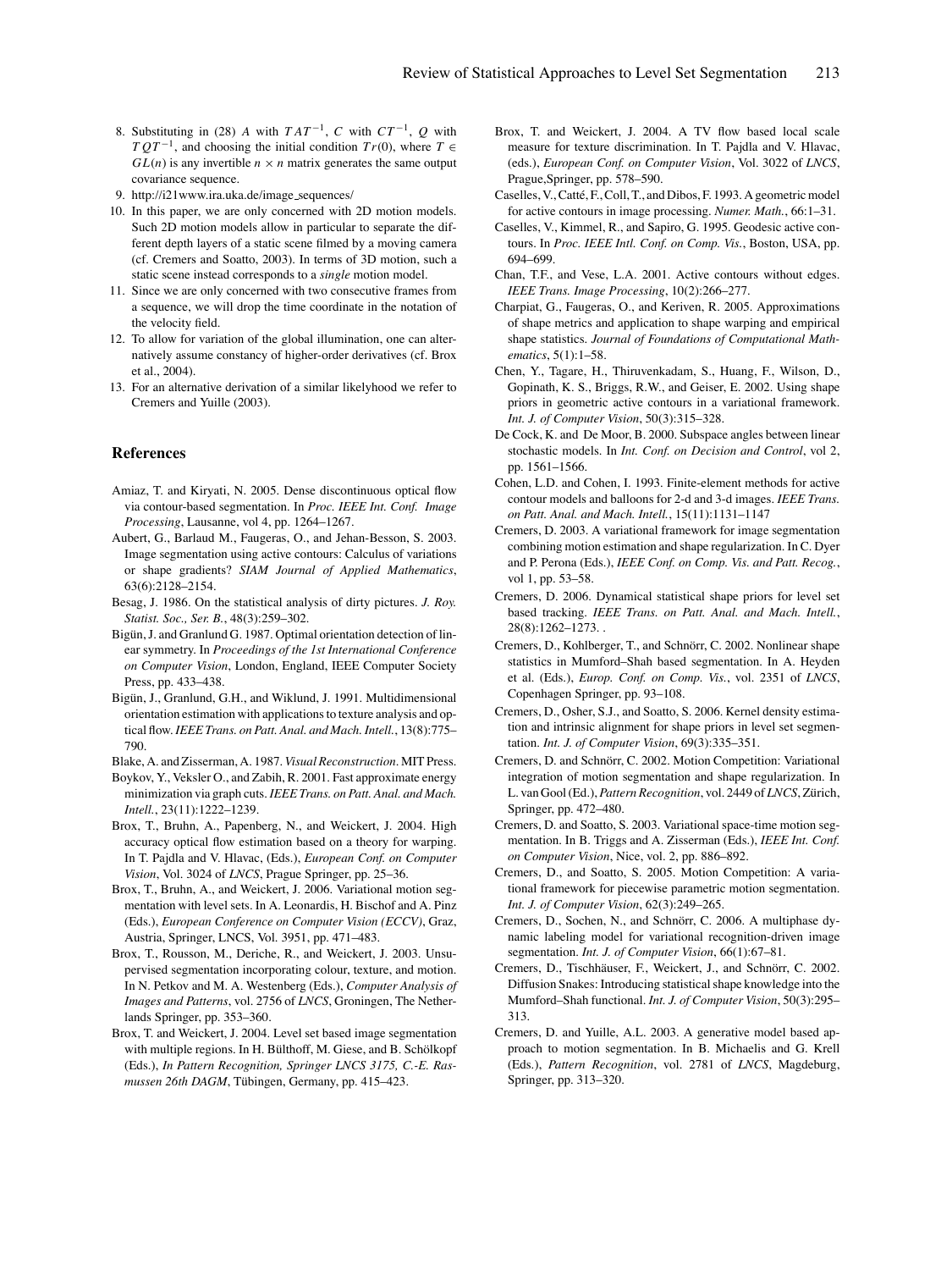- Cross, G. and Jain, A. 1983. Markov random field texture models. *IEEE Transactions on Pattern Analysis and Machine Intelligence*, 5:25–39.
- de Luis García, R., Deriche, R., Rousson, M., and Alberola-López, C. 2005. Tensor processing for texture and colour segmentation. Scandinavian Conference on Image Analysis 2005: 1117–1127.
- Delingette, H., and Montagnat, J. 2000. New algorithms for controlling active contours shape and topology. In D. Vernon, (Ed.), *Proc. of the Europ. Conf. on Comp. Vis.*, vol. 1843, of *LNCS*, Springer, pp. 381–395.
- Dervieux, A. and Thomasset, F. 1979. A finite element method for the simulation of Raleigh-Taylor instability. *Springer Lect. Notes in Math.*, 771:145–158.
- Dervieux, A. and Thomasset, F. 1981. Multifluid incompressible flows by a finite element method. *Lecture Notes in Physics*, 11:158–163
- Doretto, G., Chiuso, A., Wu, Y.N., and Soatto, S. 2003. Dynamic textures. *Int. Journal of Computer Vision*, 51(2):91–109.
- Doretto, G., Cremers, D., Favaro, P., and Soatto, S. 2003. Dynamic texture segmentation. In B. Triggs and A. Zisserman (Eds.), *IEEE Int. Conf. on Computer Vision*, Nice, vol 2, pp. 1236– 1242.
- Duci, A., Yezzi, A., Mitter, S., and Soatto, S. 2003. Shape representation via harmonic embedding. In *ICCV*, pp. 656–662.
- Förstner, M.A., and Gülch, E. 1987. A fast operator for detection and precise location of distinct points, corners and centers of circular features. In *Proceedings of the Intercommission Workshop of the International Society for Photogrammetry and Remote Sensing*, Interlaken, Switzerland.
- Geman, S. and Geman, D. 1984. Stochastic relaxation, Gibbs distributions, and the Bayesian restoration of images. *IEEE Trans. on Patt. Anal. and Mach. Intell.*, 6(6):721–741.
- Grady, L. 2006. Random walks for image segmentation. *IEEE Trans. on Patt. Anal. and Mach. Intell.*, to appear.
- Granlund, G.H. and Knutsson, H. 1995. *Signal Processing for Computer Vision*, Kluwer Academic Publishers.
- Grenander, U., Chow, Y., and Keenan, D.M. 1991. *Hands: A Pattern Theoretic Study of Biological Shapes*, Springer, New York.
- Hassner, M. and Sklansky, J. 1980. The use of Markov random fields as models of texture. *Computer Graphics and Image Processing*, 12:357–370.
- Heiler, M. and Schnoerr, C. 2003. Natural image statistics for natural image segmentation. In *IEEE Int. Conf. on Computer Vision*, pp. 1259–1266,
- Herbulot, A., Jehan-Besson, S., Barlaud, M., and Aubert, G. 2004. Shape gradient for multi-modal image segmentation using mutual information. In *Int. Conf. on Image Processing*.
- Ising, E. 1925. Beitrag zur Theorie des Ferromagnetismus. *Zeitschrift für Physik*, 23:253–258.
- Jehan-Besson, S., Barlaud, M., and Aubert, G. 2003. DREAM2S: Deformable regions driven by an eulerian accurate minimization method for image and video segmentation. *Int. J. of Computer Vision*, 53(1):45–70.
- Jepson, A., and Black, M.J. 1993. Mixture models for optic flow computation. In *Proc. IEEE Conf. on Comp. Vision Patt. Recog.*, pp. 760–761.
- Kass, M., Witkin, A., and Terzopoulos, D. 1988. Snakes: Active contour models. *Int. J. of Computer Vision*, 1(4):321–331.
- Keuchel, J., Schnörr, C., Schellewald, C., and Cremers, D. 2003. Binary partitioning, perceptual grouping, and restoration with

semidefinite programming. *IEEE Trans. on Patt. Anal. and Mach. Intell.*, 25(11):1364–1379.

- Kichenassamy, S., Kumar, A., Olver, P.J., Tannenbaum, A., and Yezzi, A. J. 1995. Gradient flows and geometric active contour models. In *IEEE Int. Conf. on Computer Vision*, pp. 810–815.
- Kim, J., Fisher, J.W., Yezzi, A., Cetin, M. and Willsky, A. 2002. Nonparametric methods for image segmentation using information theory and curve evolution. In *Int. Conf. on Image Processing*, vol. 3, pp. 797–800.
- Lachaud, J.-O. and Montanvert, A. 1999. Deformable meshes with automated topology changes for coarse-to-fine three-dimensional surface extraction. *Medical Image Analysis*, 3(2):187–207.
- Leclerc, Y.G. 1989. Constructing simple stable description for image partitioning. *The International Journal of Computer Vision*, 3(1):73–102,
- Leitner, F. and Cinquin, P. 1991. Complex topology 3d objects segmentation. In *SPIE Conf. on Advances in Intelligent Robotics Systems*, Boston, vol. 1609.
- Lenglet, C., Rousson, M., and Deriche, R. 2004. Toward segmentation of 3D probability density fields by surface evolution: Application to diffusion MRI. INRIA Research Report.
- Lenglet, C., Rousson, M., Deriche, R., and Faugeras, O. 2004. Statistics on multivariate normal distributions: A geometric approach and its application to diffusion tensor MRI. INRIA Research Report.
- Leung, T. and Malik, J. 2001. Representing and recognizing the visual appearance of materials using three-dimensional textons. *Int. J. of Computer Vision*, 43(1):29–44.
- Leventon, M., Grimson, W., and Faugeras, O. 2000. Statistical shape influence in geodesic active contours. In *Int. Conf. on Computer Vision and Pattern Recognition*, Hilton Head Island, SC, vol. 1, pp. 316–323.
- Lindeberg, T. 1994. *Scale-Space Theory in Computer Vision*. Kluwer Academic Publishers.
- Malik, J., Belongie, S., Leung, T., and Shi, J. 2001. Contour and texture analysis for image segmentation.*Int. J. of Computer Vision*, 43(1):7–27.
- Malladi, R., Sethian, J.A., and Vemuri, B.C. 1994a. Evolutionary fronts for topology-independent shape modeling and recovery. In *Europ. Conf. on Computer Vision*, vol. 1, pp. 3–13.
- Malladi, R., Sethian, J.A., and Vemuri, B.C. 1994b. A topology independent shape modeling scheme. In *SPIE Conf. on Geometric Methods in Comp. Vision II*, vol. 2031, pp. 246–258.
- Mallat, S. 1989. Multiresolution approximations and wavelet orthonormal bases of  $L^2(R)$ . *Trans. Amer. Math. Soc.*, 315:69–87.
- Mansouri, A., Mitiche, A., and Feghali, R. 2002. Spatio-temporal motion segmentation via level set partial differential equations. In *Proc. of the 5th IEEE Southewst Symposium on Image Analysis and Interpretation (SSIAI)*, Santa Fe.
- Martin, P., Refregier, P., Goudail, F., and Guerault, F. 2004. Influence of the noise model on level set active contour segmentation. *IEEE Trans. on Patt. Anal. and Mach. Intell.*, 26(6):799–803.
- McInerney, T. and Terzopoulos, D. 1995. Topologically adaptable snakes. In *Proc. 5th Int. Conf. on Computer Vision*, Los Alamitos, California, IEEE Comp. Soc. Press, pp. 840–845.
- Mumford, D., and Shah, J. 1989. Optimal approximations by piecewise smooth functions and associated variational problems. *Comm. Pure Appl. Math.*, 42:577–685.
- Nain, D., Yezzi, A., and Turk, G. 2003. Vessel segmentation using a shape driven flow. In *Intl. Conf. on Medical Image Computing and Comp. Ass. Intervention (MICCAI)*, pp. 51–59.